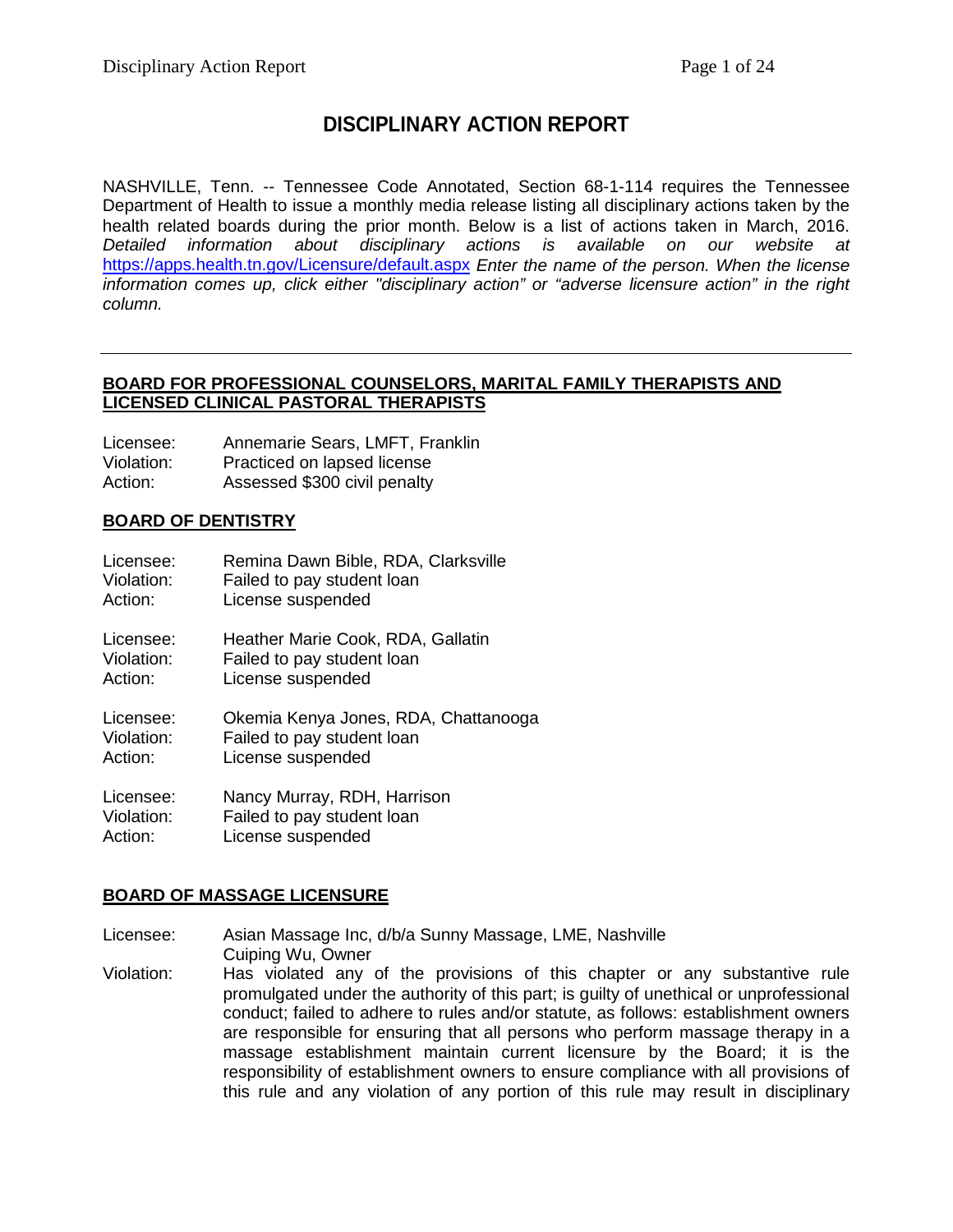action or denial of licensure

Action: Establishment license placed on probation; assessed \$2,000 civil penalty and costs not to exceed \$3,000

Licensee: Rebecca Brafford, LMT, Alcoa

- Violation: Has violated any of the provisions of this chapter or any substantive rule promulgated under the authority of this part; is guilty of unethical or unprofessional conduct; failed to adhere to rules and/or statute, as follows: establishment owners are responsible for ensuring that all persons who perform massage therapy in a massage establishment maintain current licensure by the Board; it is the responsibility of establishment owners to ensure compliance with all provisions of this rule and any violation of any portion of this rule may result in disciplinary action or denial of licensure
- Action: Assessed \$900 civil penalty and costs not to exceed \$500; must complete 24 hours of continuing education

Licensee: Shawanda Chaney, LMT, Southaven, MS<br>Violation: Has violated any of the provisions of

- Has violated any of the provisions of this chapter or any substantive rule promulgated under the authority of this part; is guilty of unethical or unprofessional conduct; failed to adhere to rules and/or statute, as follows: establishment owners are responsible for ensuring that all persons who perform massage therapy in a massage establishment maintain current licensure by the Board; it is the responsibility of establishment owners to ensure compliance with all provisions of this rule and any violation of any portion of this rule may result in disciplinary action or denial of licensure
- Action: Assessed \$400 civil penalty and costs not to exceed \$500; must complete 8 hours of continuing education

Licensee: Norma DeJesus, LMT, Barlett

- Violation: Has violated any of the provisions of this chapter or any substantive rule promulgated under the authority of this part; all licensees must complete twentyfive hours of continuing education every two years, as a prerequisite to licensure renewal; any massage therapists who fails to obtain the required continuing education hours or who falsely attests to attendance and/or completion of the required hours of continuing education may be subject to disciplinary action; is guilty of fraud in the practice of massage or fraud or deceit in the licensee's admission to the practice of massage; comply with all applicable Tennessee statutes and regulations as well as Orders issued by the Board pursuant to its disciplinary and/or declaratory order authority; and consistently maintain and improve professional knowledge and competence, striving for professional excellence through regular assessment of personal professional strengths and weaknesses and through continued educational training
- Action: License placed on probation with terms; assessed \$1,550 civil penalty and costs not to exceed \$1,000

Licensee: Gabriel Gardner, LMT, Hixson<br>Violation: Has violated any of the pro

Has violated any of the provisions of this chapter or any substantive rule promulgated under the authority of this part; all licensees must complete twentyfive hours of continuing education every two years, as a prerequisite to licensure renewal; any massage therapists who fails to obtain the required continuing education hours or who falsely attests to attendance and/or completion of the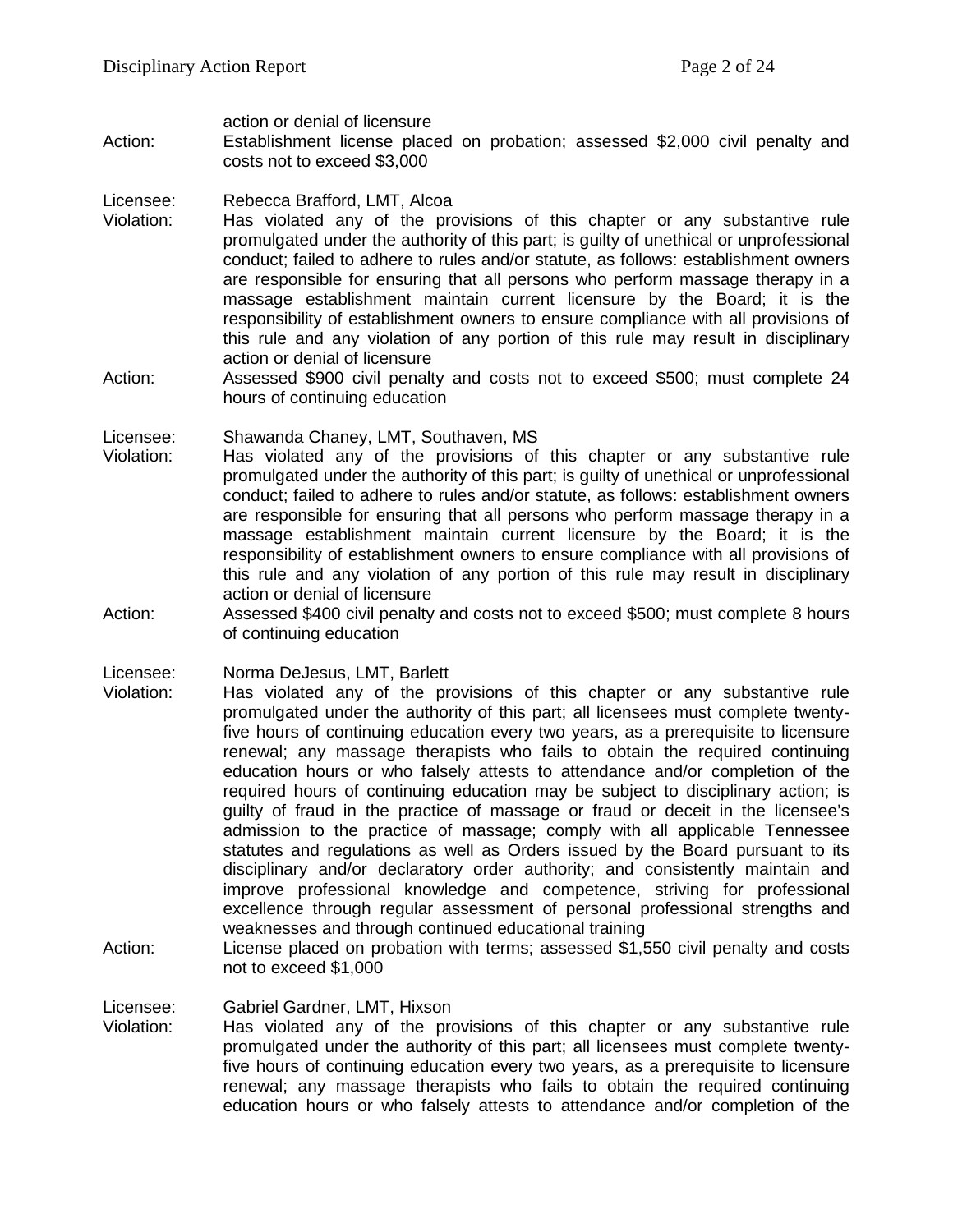required hours of continuing education may be subject to disciplinary action; comply with all applicable Tennessee statutes and regulations as well as Orders issued by the Board pursuant to its disciplinary and/or declaratory order authority; and consistently maintain and improve professional knowledge and competence, striving for professional excellence through regular assessment of personal professional strengths and weaknesses and through continued educational training; is guilty of fraud in the practice of massage or fraud or deceit in the licensee's admission to the practice of massage; has violated or attempted to violate, directly or indirectly, or has assisted in or abetted the violation of, or conspired to violate, any provision of this chapter or any lawful order of the board issued pursuant to this chapter

- Action: License placed on probation with terms; assessed \$1,500 civil penalty and costs not to exceed \$1,000
- Licensee: Green & King Chinese Massage, LME, Nashville Rui Hu, LMT, Owner
- Violation: Has violated any of the provisions of this chapter or any substantive rule promulgated under the authority of this part; guilty of unethical or unprofessional conduct; failed to adhere to rules and/or statute, as follows: establishment owners are responsible for ensuring that all persons who perform massage therapy in a massage establishment maintain current licensure by the Board; it is the responsibility of establishment owners to ensure compliance with all provisions of this rule and any violation of any portion of this rule may result in disciplinary action or denial of licensure; has been convicted in a court of competent jurisdiction of an offense that constitutes a felony or a misdemeanor under the laws of this state
- Action: Establishment license revoked

Licensee: Ashla Hooge, LMT, Lafayette

- Violation: Has been convicted in a court of competent jurisdiction of an offense that constitutes a felony or a misdemeanor under the laws of this state; is guilty of fraud in the practice of massage or fraud or deceit in the licensee's admission to the practice of massage
- Action: License reprimanded; assessed \$600 civil penalty and costs not to exceed \$5,000

Licensee: Lalah Louise Humble, LMT, Murfreesboro

- Violation: Has violated any of the provisions of this chapter or any substantive rule promulgated under the authority of this part; all licensees must complete twentyfive hours of continuing education every two years, as a prerequisite to licensure renewal; any massage therapists who fails to obtain the required continuing education hours or who falsely attests to attendance and/or completion of the required hours of continuing education may be subject to disciplinary action; comply with all applicable Tennessee statutes and regulations as well as Orders issued by the Board pursuant to its disciplinary and/or declaratory order authority; and consistently maintain and improve professional knowledge and competence, striving for professional excellence through regular assessment of personal professional strengths and weaknesses and through continued educational training; is guilty of fraud in the practice of massage or fraud or deceit in the licensee's admission to the practice of massage
- Action: License placed on probation with terms; assessed \$1,550 civil penalty and costs not to exceed \$1,000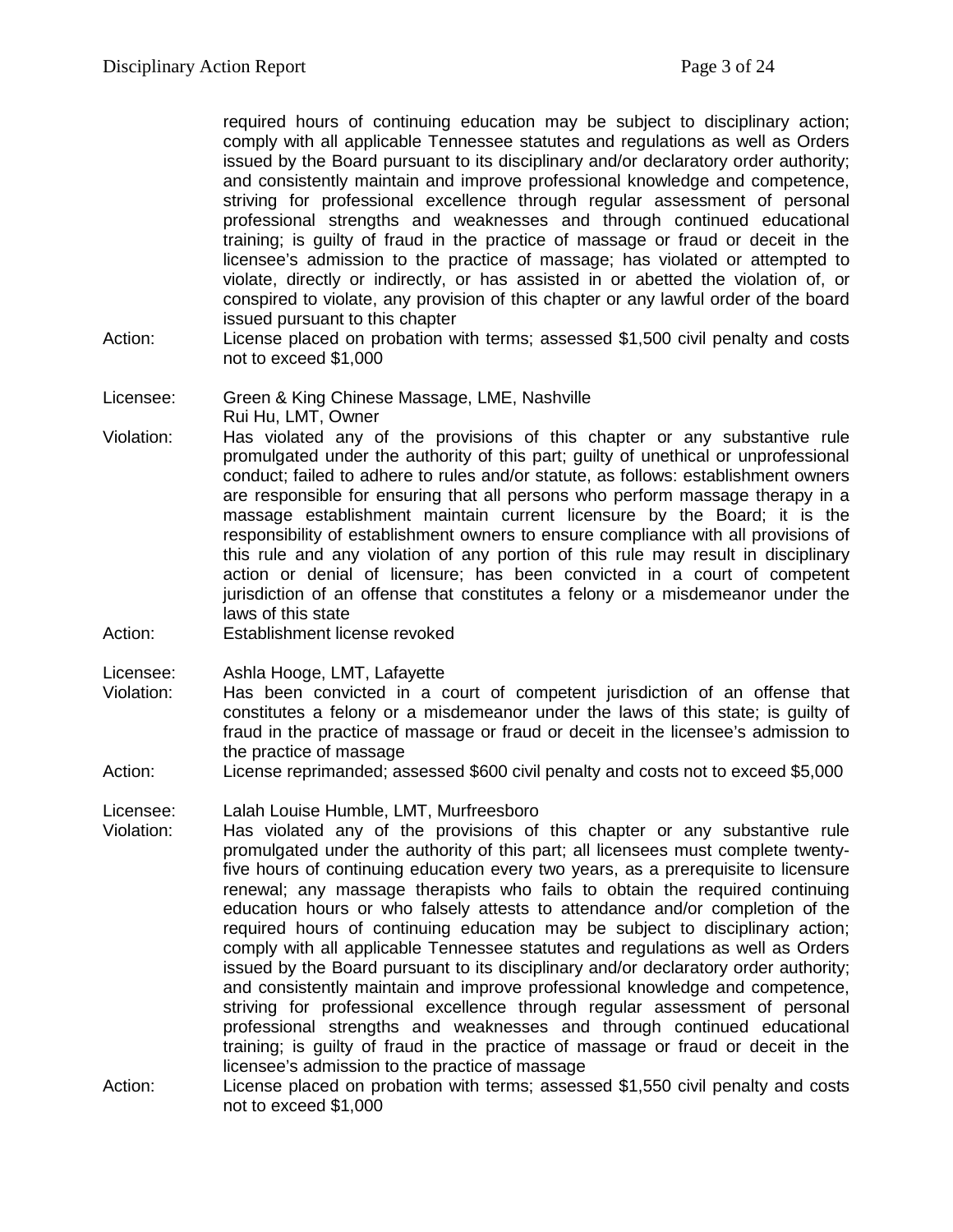#### Licensee: Rui Hu, LMT, Nashville

- Violation: Has violated any of the provisions of this chapter or any substantive rule promulgated under the authority of this part; guilty of unethical or unprofessional conduct; failed to adhere to rules and/or statute, as follows: establishment owners are responsible for ensuring that all persons who perform massage therapy in a massage establishment maintain current licensure by the Board; it is the responsibility of establishment owners to ensure compliance with all provisions of this rule and any violation of any portion of this rule may result in disciplinary action or denial of licensure; has been convicted in a court of competent jurisdiction of an offense that constitutes a felony or a misdemeanor under the laws of this state
- Action: License revoked; assessed costs not to exceed \$500
- Licensee: Brian Jeffrey Krohn, LMT, Brentwood
- Violation: Has violated any of the provisions of this chapter or any substantive rule promulgated under the authority of this part; all licensees must complete twentyfive hours of continuing education every two years, as a prerequisite to licensure renewal; any massage therapists who fails to obtain the required continuing education hours or who falsely attests to attendance and/or completion of the required hours of continuing education may be subject to disciplinary action; comply with all applicable Tennessee statutes and regulations as well as Orders issued by the Board pursuant to its disciplinary and/or declaratory order authority; and consistently maintain and improve professional knowledge and competence, striving for professional excellence through regular assessment of personal professional strengths and weaknesses and through continued educational training; is guilty of fraud in the practice of massage or fraud or deceit in the licensee's admission to the practice of massage
- Action: License placed on probation with terms; assessed \$1,550 civil penalty and costs not to exceed \$1,000

Licensee: Li Therapeutic Massage, LME, Nashville Rui Hu, LMT, Owner

- Violation: Has violated any of the provisions of this chapter or any substantive rule promulgated under the authority of this part; guilty of unethical or unprofessional conduct; failed to adhere to rules and/or statute, as follows: establishment owners are responsible for ensuring that all persons who perform massage therapy in a massage establishment maintain current licensure by the Board; it is the responsibility of establishment owners to ensure compliance with all provisions of this rule and any violation of any portion of this rule may result in disciplinary action or denial of licensure; has been convicted in a court of competent jurisdiction of an offense that constitutes a felony or a misdemeanor under the laws of this state
- Action: Establishment license revoked

Licensee: Elizabeth Anne Loosmoore, LMT, Nashville<br>Violation: Has violated any of the provisions of t

Has violated any of the provisions of this chapter or any substantive rule promulgated under the authority of this part; all licensees must complete twentyfive hours of continuing education every two years, as a prerequisite to licensure renewal; any massage therapists who fails to obtain the required continuing education hours or who falsely attests to attendance and/or completion of the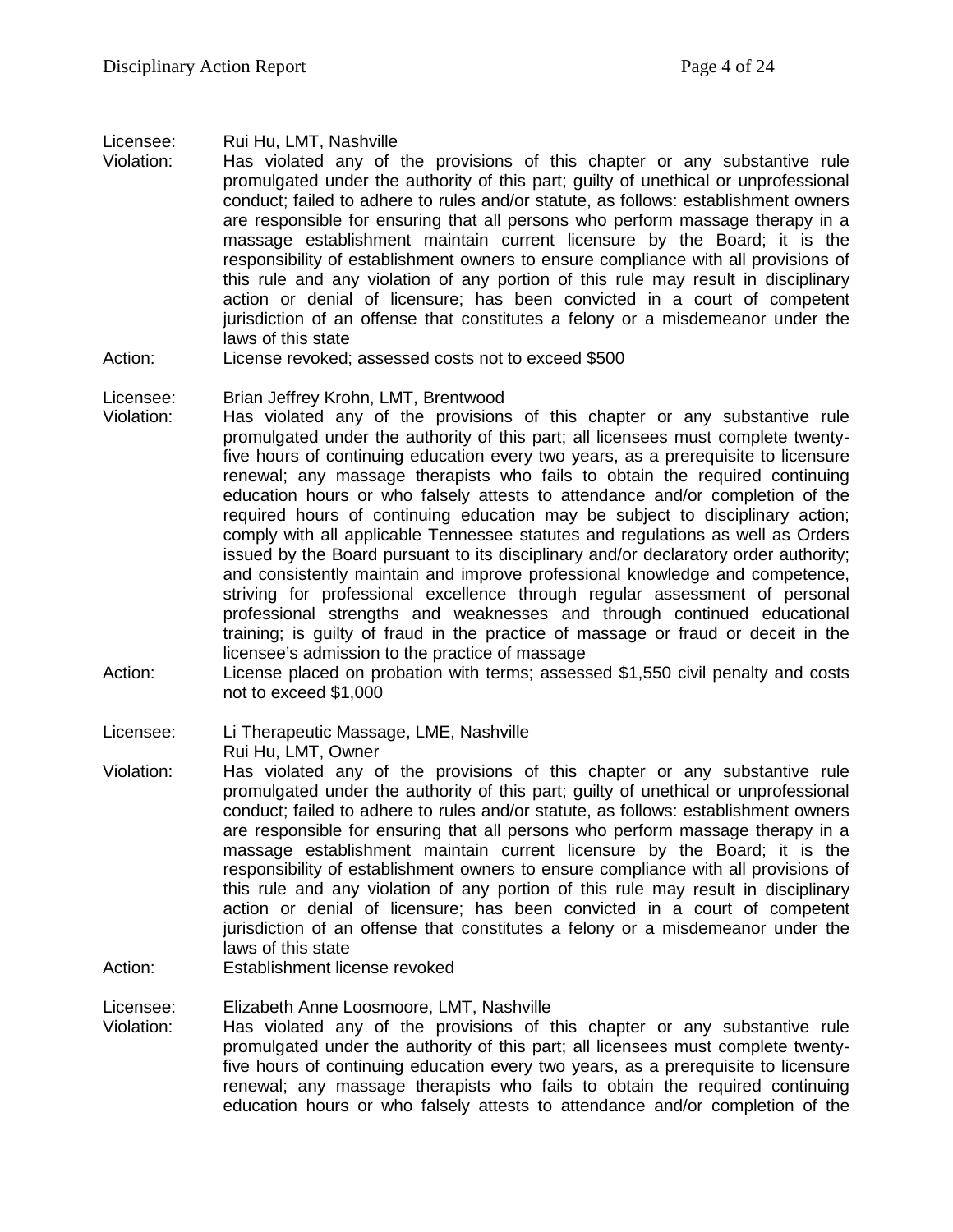required hours of continuing education may be subject to disciplinary action; comply with all applicable Tennessee statutes and regulations as well as Orders issued by the Board pursuant to its disciplinary and/or declaratory order authority; and consistently maintain and improve professional knowledge and competence, striving for professional excellence through regular assessment of personal professional strengths and weaknesses and through continued educational training; is guilty of fraud in the practice of massage or fraud or deceit in the licensee's admission to the practice of massage

Action: License placed on probation with terms; assessed \$500 civil penalty and costs not to exceed \$1,000

Licensee: Feng Lai Ma, LMT, Brentwood

- Violation: Has violated any of the provisions of this chapter or any substantive rule promulgated under the authority of this part; all licensees must complete twentyfive hours of continuing education every two years, as a prerequisite to licensure renewal; any massage therapists who fails to obtain the required continuing education hours or who falsely attests to attendance and/or completion of the required hours of continuing education may be subject to disciplinary action; comply with all applicable Tennessee statutes and regulations as well as Orders issued by the Board pursuant to its disciplinary and/or declaratory order authority; and consistently maintain and improve professional knowledge and competence, striving for professional excellence through regular assessment of personal professional strengths and weaknesses and through continued educational training; is guilty of fraud in the practice of massage or fraud or deceit in the licensee's admission to the practice of massage; has violated or attempted to violate, directly or indirectly, or has assisted in or abetted the violation of, or conspired to violate, any provision of this chapter or any lawful order of the board issued pursuant to this chapter
- Action: License placed on probation with terms; assessed \$1,550 civil penalty and costs not to exceed \$1,000

Licensee: Chanel Otto, LMT, Clarksville

Violation: Has violated any of the provisions of this chapter or any substantive rule promulgated under the authority of this part; initial licensees shall have their required continuing education hours pro-rated over the remaining months of the two (2) year cycle in which they become licensed; any massage therapists who fails to obtain the required continuing education hours or who falsely attests to attendance and/or completion of the required hours of continuing education may be subject to disciplinary action; comply with all applicable Tennessee statutes and regulations as well as Orders issued by the Board pursuant to its disciplinary and/or declaratory order authority; and consistently maintain and improve professional knowledge and competence, striving for professional excellence through regular assessment of personal professional strengths and weaknesses and through continued educational training; is guilty of fraud in the practice of massage or fraud or deceit in the licensee's admission to the practice of massage Action: License placed on probation with terms; assessed \$550 civil penalty and costs not to exceed \$1,000

Licensee: Teresa Paul, LMT, Knoxville

Violation: Has violated any of the provisions of this chapter or any substantive rule promulgated under the authority of this part; has violated or attempted to violate,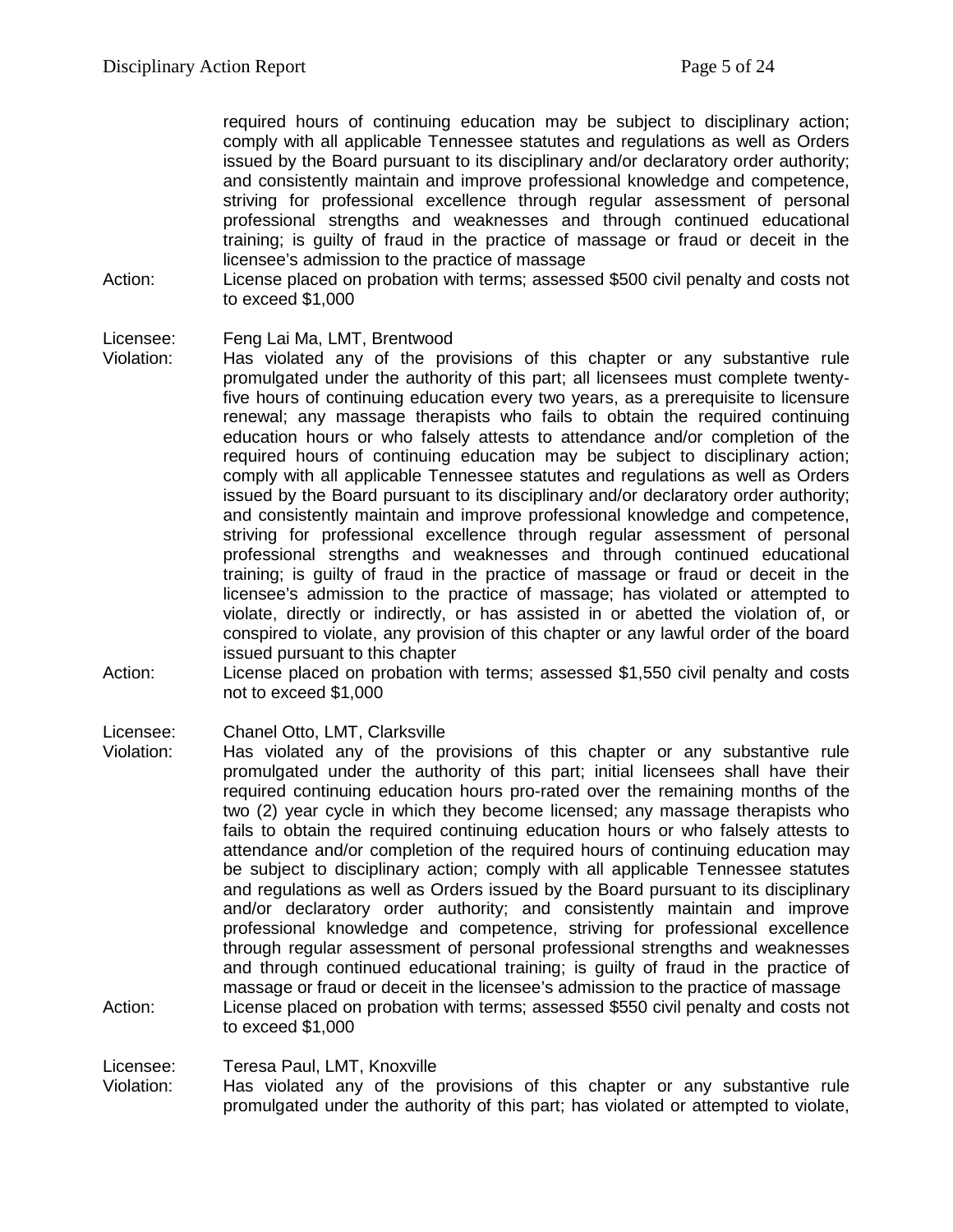directly or indirectly, or has assisted in or abetted the violation of, or conspired to violate, any provision of this chapter or any lawful order of the board issued pursuant to this chapter; all licensees must complete twenty-five hours of continuing education every two years, as a prerequisite to licensure renewal; any massage therapists who fails to obtain the required continuing education hours or who falsely attests to attendance and/or completion of the required hours of continuing education may be subject to disciplinary action; any massage therapists who fails to obtain the required continuing education hours or who falsely attests to attendance and/or completion of the required hours of continuing education may be subject to disciplinary action; comply with all applicable Tennessee statutes and regulations as well as Orders issued by the Board pursuant to its disciplinary and/or declaratory order authority; and consistently maintain and improve professional knowledge and competence, striving for professional excellence through regular assessment of personal professional strengths and weaknesses and through continued educational training; is guilty of fraud in the practice of massage or fraud or deceit in the licensee's admission to the practice of massage Action: Assessed costs not to exceed \$500

Licensee: Heidi Paulson, LMT, Franklin

- Violation: Has violated any of the provisions of this chapter or any substantive rule promulgated under the authority of this part; all licensees must complete twentyfive hours of continuing education every two years, as a prerequisite to licensure renewal; any massage therapists who fails to obtain the required continuing education hours or who falsely attests to attendance and/or completion of the required hours of continuing education may be subject to disciplinary action; any massage therapists who fails to obtain the required continuing education hours or who falsely attests to attendance and/or completion of the required hours of continuing education may be subject to disciplinary action; comply with all applicable Tennessee statutes and regulations as well as Orders issued by the Board pursuant to its disciplinary and/or declaratory order authority; and consistently maintain and improve professional knowledge and competence, striving for professional excellence through regular assessment of personal professional strengths and weaknesses and through continued educational training; is guilty of fraud in the practice of massage or fraud or deceit in the licensee's admission to the practice of massage
- Action: License placed on probation with terms; assessed \$1,500 civil penalty and costs not to exceed \$1,000
- Licensee: Relax/007 Stress Therapy, LME, Nashville Melissa Bond, LMT, Owner
- Violation: Has violated any of the provisions of this chapter or any substantive rule promulgated under the authority of this chapter; has practiced as a licensed massage therapist in an unlicensed massage establishment
- Action: Granted conditional license with terms; assessed \$5,100 civil penalty

Licensee: Hai Yun Ren, LMT, Nashville<br>Violation: Has violated any of the p

Has violated any of the provisions of this chapter or any substantive rule promulgated under the authority of this part; all licensees must complete twentyfive hours of continuing education every two years, as a prerequisite to licensure renewal; any massage therapists who fails to obtain the required continuing education hours or who falsely attests to attendance and/or completion of the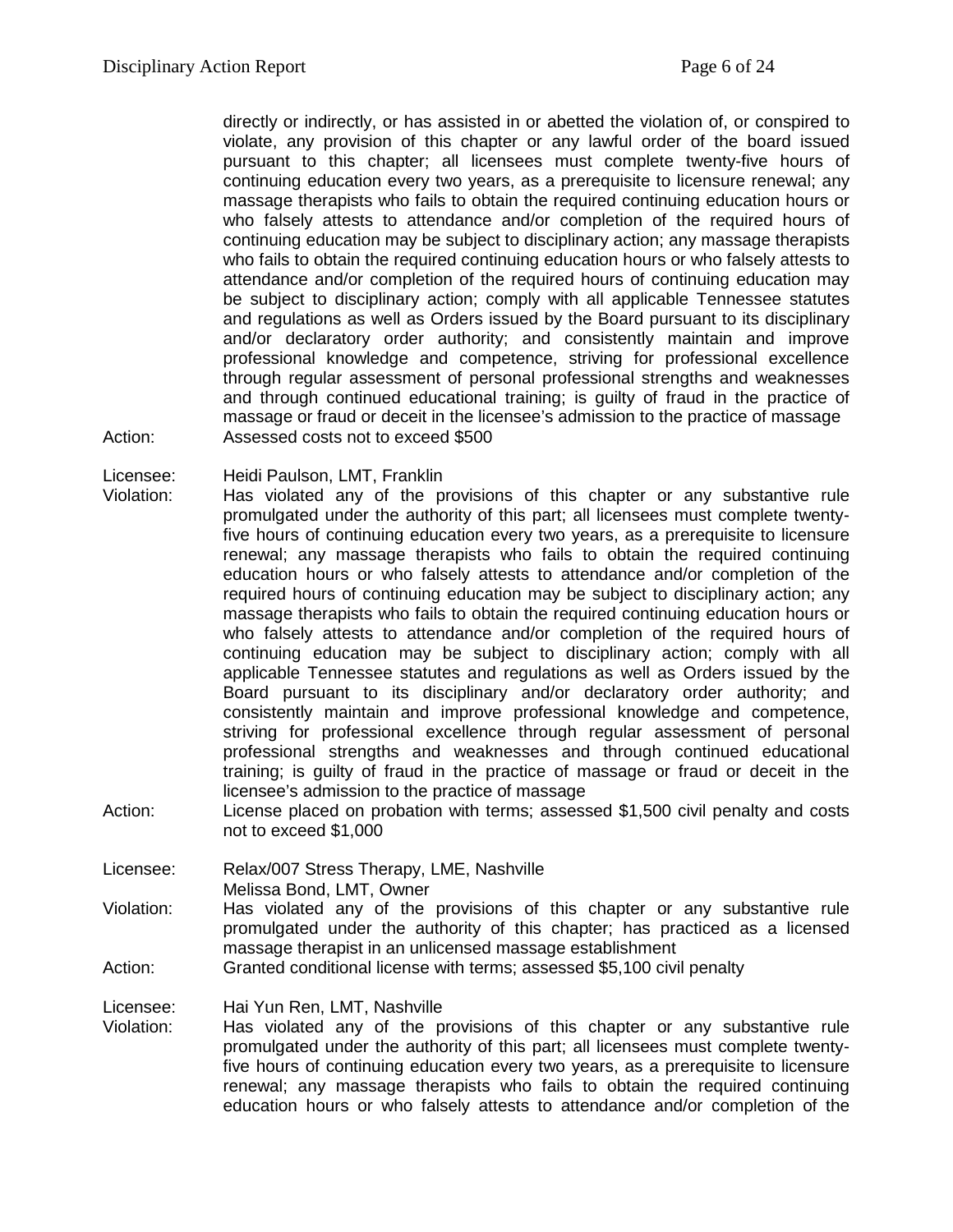required hours of continuing education may be subject to disciplinary action; is guilty of fraud in the practice of massage or fraud or deceit in the licensee's admission to the practice of massage; comply with all applicable Tennessee statutes and regulations as well as Orders issued by the Board pursuant to its disciplinary and/or declaratory order authority; and consistently maintain and improve professional knowledge and competence, striving for professional excellence through regular assessment of personal professional strengths and weaknesses and through continued educational training

Action: License recognized as expired; if apply for reinstatement, license will be immediately placed on probation; assessed \$500 civil penalty and costs not to exceed \$1,000

#### Licensee: Richard Clark Ruble, III, LMT, Nashville

Violation: Has violated any of the provisions of this chapter or any substantive rule promulgated under the authority of this part; initial licensees shall have their required continuing education hours pro-rated over the remaining months of the two (2) year cycle in which they become licensed; any massage therapists who fails to obtain the required continuing education hours or who falsely attests to attendance and/or completion of the required hours of continuing education may be subject to disciplinary action; comply with all applicable Tennessee statutes and regulations as well as Orders issued by the Board pursuant to its disciplinary and/or declaratory order authority; and consistently maintain and improve professional knowledge and competence, striving for professional excellence through regular assessment of personal professional strengths and weaknesses and through continued educational training; is guilty of fraud in the practice of massage or fraud or deceit in the licensee's admission to the practice of massage Action: License placed on probation with terms; assessed \$750 civil penalty

Licensee: Erica L. Sanders, LMT, Bartlett

- Violation: Has violated any of the provisions of this chapter or any substantive rule promulgated under the authority of this part; all licensees must complete twentyfive hours of continuing education every two years, as a prerequisite to licensure renewal; any massage therapists who fails to obtain the required continuing education hours or who falsely attests to attendance and/or completion of the required hours of continuing education may be subject to disciplinary action; any massage therapists who fails to obtain the required continuing education hours or who falsely attests to attendance and/or completion of the required hours of continuing education may be subject to disciplinary action; comply with all applicable Tennessee statutes and regulations as well as Orders issued by the Board pursuant to its disciplinary and/or declaratory order authority; and consistently maintain and improve professional knowledge and competence, striving for professional excellence through regular assessment of personal professional strengths and weaknesses and through continued educational training; is guilty of fraud in the practice of massage or fraud or deceit in the licensee's admission to the practice of massage
- Action: License placed on probation with terms; assessed \$550 civil penalty and costs not to exceed \$1,000

Licensee: Brittany Marie Smith, LMT, Bartlett

Violation: Has violated any of the provisions of this chapter or any substantive rule promulgated under the authority of this part; all licensees must complete twenty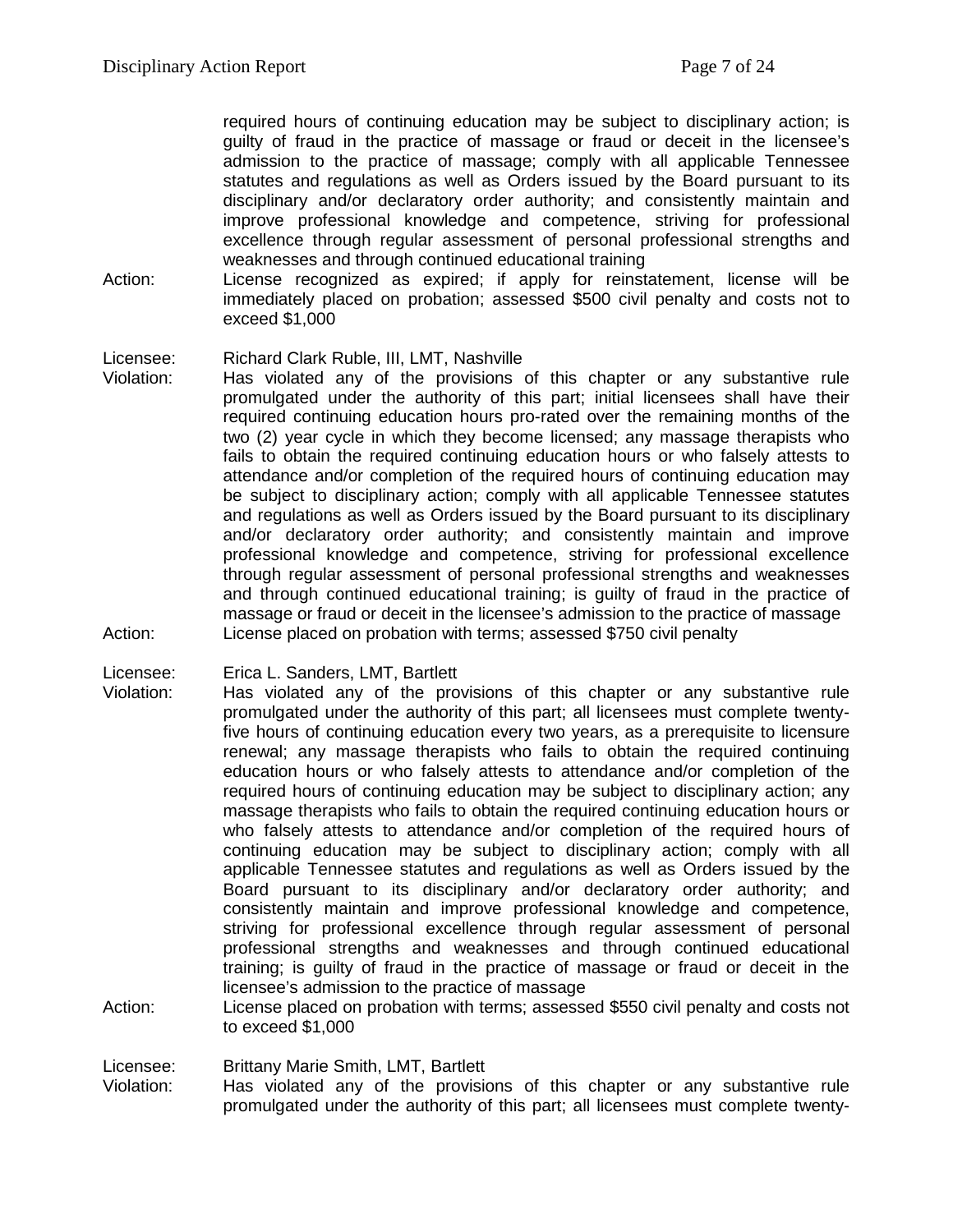five hours of continuing education every two years, as a prerequisite to licensure renewal; any massage therapists who fails to obtain the required continuing education hours or who falsely attests to attendance and/or completion of the required hours of continuing education may be subject to disciplinary action; any massage therapists who fails to obtain the required continuing education hours or who falsely attests to attendance and/or completion of the required hours of continuing education may be subject to disciplinary action; comply with all applicable Tennessee statutes and regulations as well as Orders issued by the Board pursuant to its disciplinary and/or declaratory order authority; and consistently maintain and improve professional knowledge and competence, striving for professional excellence through regular assessment of personal professional strengths and weaknesses and through continued educational training; is guilty of fraud in the practice of massage or fraud or deceit in the licensee's admission to the practice of massage

Action: License placed on probation with terms; assessed \$500 civil penalty and costs not to exceed \$1,000

Licensee: Carol Marie Strohm, LMT, Goodlettsville

- Violation: Has violated any of the provisions of this chapter or any substantive rule promulgated under the authority of this part; failed to adhere to rule regarding continuing education, as follows: each massage therapist must retain independent documentation of attendance and completion of all continuing education courses. This documentation must be retained for four (4) years from the end of the cycle in which the continuing education was acquired. This documentation must be produced for inspection and verification
- Action: Assessed costs not to exceed \$1,000
- Licensee: Jillian Michelle Tatum, LMT, Murfreesboro
- Violation: Has violated any of the provisions of this chapter or any substantive rule promulgated under the authority of this part; has violated or attempted to violate, directly or indirectly, or has assisted in or abetted the violation of, or conspired to violate, any provision of this chapter or any lawful order of the board issued pursuant to this chapter; all licensees must complete twenty-five hours of continuing education every two years, as a prerequisite to licensure renewal; any massage therapists who fails to obtain the required continuing education hours or who falsely attests to attendance and/or completion of the required hours of continuing education may be subject to disciplinary action; any massage therapists who fails to obtain the required continuing education hours or who falsely attests to attendance and/or completion of the required hours of continuing education may be subject to disciplinary action; comply with all applicable Tennessee statutes and regulations as well as Orders issued by the Board pursuant to its disciplinary and/or declaratory order authority; and consistently maintain and improve professional knowledge and competence, striving for professional excellence through regular assessment of personal professional strengths and weaknesses and through continued educational training; is guilty of fraud in the practice of massage or fraud or deceit in the licensee's admission to the practice of massage Action: License placed on probation with terms; assessed \$1,550 civil penalty and costs not to exceed \$1,000

Licensee: Adia Apple Williams, LMT, Flagstaff, AZ Violation: Has violated any of the provisions of this chapter or any substantive rule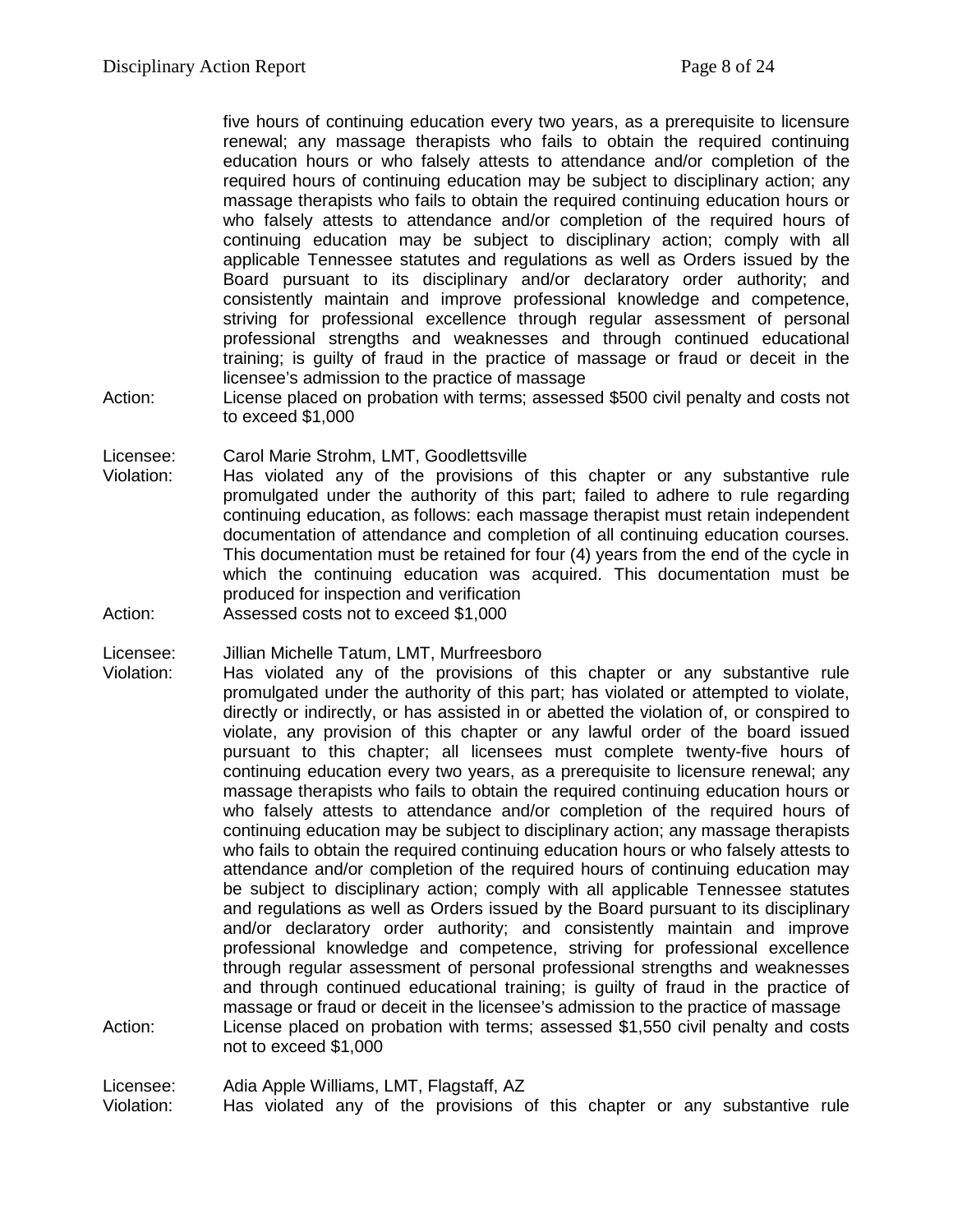promulgated under the authority of this part; all licensees must complete twentyfive hours of continuing education every two years, as a prerequisite to licensure renewal; any massage therapists who fails to obtain the required continuing education hours or who falsely attests to attendance and/or completion of the required hours of continuing education may be subject to disciplinary action; comply with all applicable Tennessee statutes and regulations as well as Orders issued by the Board pursuant to its disciplinary and/or declaratory order authority; and consistently maintain and improve professional knowledge and competence, striving for professional excellence through regular assessment of personal professional strengths and weaknesses and through continued educational training; has violated or attempted to violate, directly or indirectly, or has assisted in or abetted the violation of, or conspired to violate, any provision of this chapter or any lawful order of the board pursuant to this chapter; is guilty of fraud in the practice of massage or fraud or deceit in the licensee's admission to the practice of massage

Action: License placed on probation with terms; assessed \$1,550 civil penalty and costs not to exceed \$1,000

Licensee: Christopher Winstead, LMT, Mc Kenzie

- Violation: Has violated any of the provisions of this chapter or any substantive rule promulgated under the authority of this part; all licensees must complete twentyfive hours of continuing education every two years, as a prerequisite to licensure renewal; any massage therapists who fails to obtain the required continuing education hours or who falsely attests to attendance and/or completion of the required hours of continuing education may be subject to disciplinary action; comply with all applicable Tennessee statutes and regulations as well as Orders issued by the Board pursuant to its disciplinary and/or declaratory order authority; and consistently maintain and improve professional knowledge and competence, striving for professional excellence through regular assessment of personal professional strengths and weaknesses and through continued educational training; is guilty of fraud in the practice of massage or fraud or deceit in the licensee's admission to the practice of massage
- Action: License placed on probation with terms; assessed \$1,550 civil penalty and costs not to exceed \$1,000

# Licensee: Cuiping Wu, LMT,Brentwood

- Violation: Has violated any of the provisions of this chapter or any substantive rule promulgated under the authority of this part; is guilty of unethical or unprofessional conduct; failed to adhere to rules and/or statute, as follows: establishment owners are responsible for ensuring that all persons who perform massage therapy in a massage establishment maintain current licensure by the Board; it is the responsibility of establishment owners to ensure compliance with all provisions of this rule and any violation of any portion of this rule may result in disciplinary action or denial of licensure
- Action: License placed on probation; assessed \$2,000 civil penalty and costs not to exceed \$3,000

Licensee: Honghua Yuan, LMT, Knoxville

Violation: Has been convicted in a court of competent jurisdiction of an offense that constitutes a felony or a misdemeanor under the laws of this state

Action: License revoked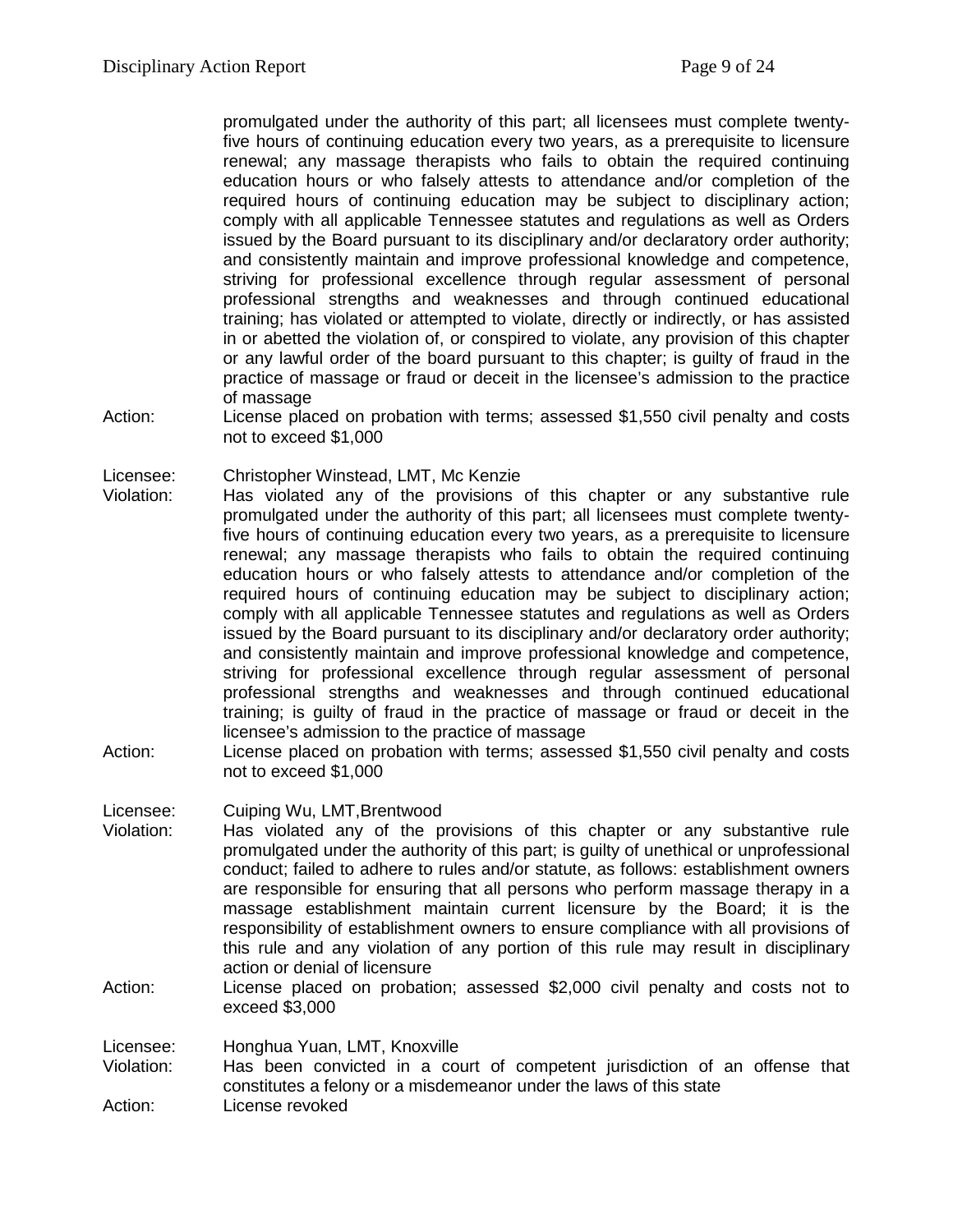# **BOARD OF MEDICAL EXAMINERS**

| Licensee:<br>Violation:            | Melissa A Breitling, MD, Memphis<br>Violation or attempted violation, directly or indirectly, or assisting in or abetting the<br>violation of, or conspiring to violate any provision of this chapter or, any lawful<br>order of the board issued pursuant thereto or any criminal statute of the state of<br><b>Tennessee</b>                                                                                                                                                                                                                                                                                                                                                                                                                                                                                                                                                                                                                                                                                                                          |
|------------------------------------|---------------------------------------------------------------------------------------------------------------------------------------------------------------------------------------------------------------------------------------------------------------------------------------------------------------------------------------------------------------------------------------------------------------------------------------------------------------------------------------------------------------------------------------------------------------------------------------------------------------------------------------------------------------------------------------------------------------------------------------------------------------------------------------------------------------------------------------------------------------------------------------------------------------------------------------------------------------------------------------------------------------------------------------------------------|
| Action:                            | License reprimanded with terms; assessed \$1,000 civil penalty and costs not to<br>exceed \$1,000                                                                                                                                                                                                                                                                                                                                                                                                                                                                                                                                                                                                                                                                                                                                                                                                                                                                                                                                                       |
| Licensee:<br>Violation:            | William Caulkins, MXRT, Brentwood<br>Violation or attempted violation, directly or indirectly, or assisting in or abetting the<br>violation of, or conspiring to violate any provision of this chapter or, any lawful<br>order of the board issued pursuant thereto or any criminal statute of the state of<br><b>Tennessee</b>                                                                                                                                                                                                                                                                                                                                                                                                                                                                                                                                                                                                                                                                                                                         |
| Action:                            | License reprimanded; assessed \$300 civil penalty and costs not to exceed \$1,000                                                                                                                                                                                                                                                                                                                                                                                                                                                                                                                                                                                                                                                                                                                                                                                                                                                                                                                                                                       |
| Licensee:<br>Violation:<br>Action: | Patricia Corry, MD, Antioch<br>Failed to properly maintain sufficient continuing education credits<br>Assessed \$1,625 civil penalty                                                                                                                                                                                                                                                                                                                                                                                                                                                                                                                                                                                                                                                                                                                                                                                                                                                                                                                    |
| Licensee:<br>Violation:<br>Action: | Angus M. Green Crook, MD, Nashville<br>Gross health care liability or a pattern of continued or repeated health care liability,<br>ignorance, negligence or incompetence in the course of medical practice;<br>unprofessional dishonorable or unethical conduct; dispensing, prescribing or<br>otherwise distributing any controlled substance or any other drug not in the course<br>of professional practice; and dispensing, prescribing or otherwise distributing any<br>controlled substance in violation of any law of the state of the United States, to wit:<br>prescribing controlled substances without creating or maintaining medical records;<br>failed to adhere to rules and/or statute, as follows: each prescriber shall undertake<br>adequate safeguards and security measures to ensure against loss, improper<br>destruction, theft, or unauthorized use of the tamper-resistant prescriptions in the<br>prescriber's possession<br>License reprimanded with terms; assessed \$600 civil penalty and costs not to<br>exceed \$3,000 |
| Licensee:<br>Violation:            | Shelby Cunningham, MD, Union City<br>Gross health care liability or a pattern of continued or repeated health care liability,<br>ignorance, negligence or incompetence in the course of medical practice;<br>unprofessional dishonorable or unethical conduct                                                                                                                                                                                                                                                                                                                                                                                                                                                                                                                                                                                                                                                                                                                                                                                           |
| Action:                            | License voluntarily surrendered; assessed costs not to exceed \$2,000                                                                                                                                                                                                                                                                                                                                                                                                                                                                                                                                                                                                                                                                                                                                                                                                                                                                                                                                                                                   |
| Licensee:<br>Violation:<br>Action: | Deborah G. Dunn, MDXL, Germantown<br>Failed to properly maintain sufficient continuing education credits<br>Assessed \$400 civil penalty                                                                                                                                                                                                                                                                                                                                                                                                                                                                                                                                                                                                                                                                                                                                                                                                                                                                                                                |
| Licensee:<br>Violation:<br>Action: | Joseph B. Eatherly, MD, Knoxville<br>Failed to properly maintain sufficient continuing education credits<br>Assessed \$3,900 civil penalty                                                                                                                                                                                                                                                                                                                                                                                                                                                                                                                                                                                                                                                                                                                                                                                                                                                                                                              |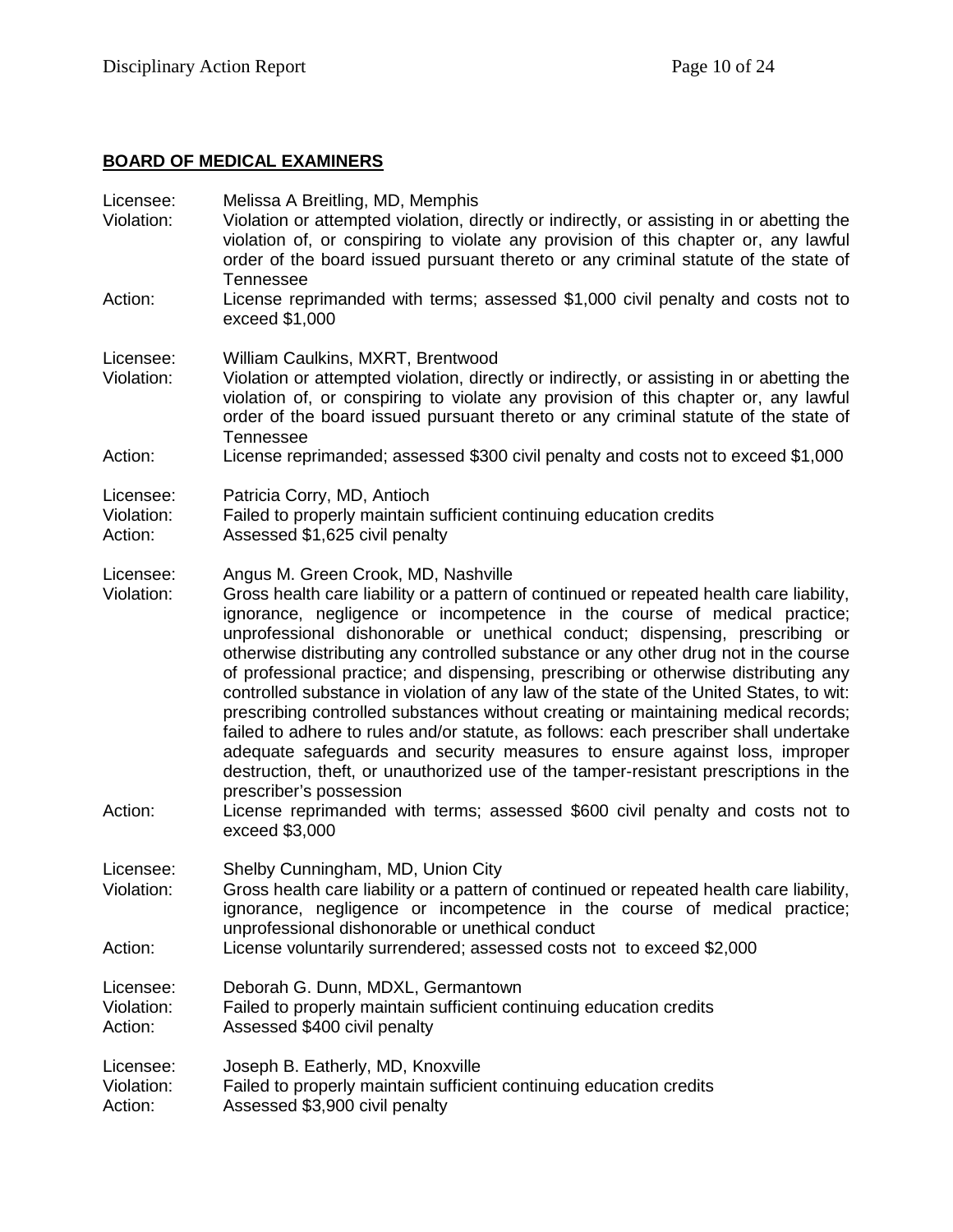| Licensee:                          | Amanda Hadden, AMDX, Ooltewah                                                                                                                                                                                                                                                                                                                                                                                                                                                                                                                                                                                                                                                                                                                                                                                          |
|------------------------------------|------------------------------------------------------------------------------------------------------------------------------------------------------------------------------------------------------------------------------------------------------------------------------------------------------------------------------------------------------------------------------------------------------------------------------------------------------------------------------------------------------------------------------------------------------------------------------------------------------------------------------------------------------------------------------------------------------------------------------------------------------------------------------------------------------------------------|
| Violation:                         | Failed to properly maintain sufficient continuing education credits                                                                                                                                                                                                                                                                                                                                                                                                                                                                                                                                                                                                                                                                                                                                                    |
| Action:                            | Assessed \$40 civil penalty                                                                                                                                                                                                                                                                                                                                                                                                                                                                                                                                                                                                                                                                                                                                                                                            |
| Licensee:                          | Thomas Lee Hardy, MD, Murfreesboro                                                                                                                                                                                                                                                                                                                                                                                                                                                                                                                                                                                                                                                                                                                                                                                     |
| Violation:                         | Failed to properly maintain sufficient continuing education credits                                                                                                                                                                                                                                                                                                                                                                                                                                                                                                                                                                                                                                                                                                                                                    |
| Action:                            | Assessed \$1,075 civil penalty                                                                                                                                                                                                                                                                                                                                                                                                                                                                                                                                                                                                                                                                                                                                                                                         |
| Licensee:                          | David C. Heusinkveld, MD, Nashville                                                                                                                                                                                                                                                                                                                                                                                                                                                                                                                                                                                                                                                                                                                                                                                    |
| Violation:                         | Failed to properly maintain sufficient continuing education credits                                                                                                                                                                                                                                                                                                                                                                                                                                                                                                                                                                                                                                                                                                                                                    |
| Action:                            | Assessed \$1,850 civil penalty                                                                                                                                                                                                                                                                                                                                                                                                                                                                                                                                                                                                                                                                                                                                                                                         |
| Licensee:<br>Violation:<br>Action: | Louis E. Koella, MD, Sewanee<br>Gross health care liability or a pattern of continued or repeated health care liability,<br>ignorance, negligence or incompetence in the course of medical practice;<br>dispensing, prescribing or otherwise distributing any controlled substance or any<br>other drug not in the course of professional practice, or not in good faith to relieve<br>pain and suffering, or not to cure an ailment, physical infirmity or disease, or in<br>amounts and/or durations not medically necessary, advisable or justified for a<br>diagnosed condition; failed to adhere to rules and/or statute, as follows:<br>prescribing controlled substances without creating or maintaining medical records<br>License placed on probation for 5 years with terms; assessed \$10,000 civil penalty |
|                                    | and costs not to exceed \$1,500                                                                                                                                                                                                                                                                                                                                                                                                                                                                                                                                                                                                                                                                                                                                                                                        |
| Licensee:                          | Whitson Lowe, MD, Nashville                                                                                                                                                                                                                                                                                                                                                                                                                                                                                                                                                                                                                                                                                                                                                                                            |
| Violation:                         | Failed to properly maintain sufficient continuing education credits                                                                                                                                                                                                                                                                                                                                                                                                                                                                                                                                                                                                                                                                                                                                                    |
| Action:                            | Assessed \$200 civil penalty                                                                                                                                                                                                                                                                                                                                                                                                                                                                                                                                                                                                                                                                                                                                                                                           |
| Licensee:<br>Violation:<br>Action: | John McMichen, MD, Riceville<br>Gross health care liability or a pattern of continued or repeated health care liability,<br>ignorance, negligence or incompetence in the course of medical practice<br>License reprimanded with terms; assessed \$500 civil penalty and costs not to<br>exceed \$1,000                                                                                                                                                                                                                                                                                                                                                                                                                                                                                                                 |
| Licensee:                          | Michael H. Meadors, MD, Nashville                                                                                                                                                                                                                                                                                                                                                                                                                                                                                                                                                                                                                                                                                                                                                                                      |
| Violation:                         | Failed to properly maintain sufficient continuing education credits                                                                                                                                                                                                                                                                                                                                                                                                                                                                                                                                                                                                                                                                                                                                                    |
| Action:                            | Assessed \$200 civil penalty                                                                                                                                                                                                                                                                                                                                                                                                                                                                                                                                                                                                                                                                                                                                                                                           |
| Licensee:<br>Violation:<br>Action: | Joseph A. Mixon, MD, Memphis<br>Habitual intoxication or personal misuse of any drugs or the use of intoxicating<br>liquors, narcotics, controlled substances, controlled substance analogues or other<br>drugs or stimulants in such manner as to adversely affect the person's ability to<br>practice medicine; engaging in the practice of medicine when mentally or<br>physically unable to safely do so; unprofessional, dishonorable or unethical<br>conduct<br>License placed on probation to run concurrent with TMF contract; assessed                                                                                                                                                                                                                                                                        |
|                                    | \$5,400 civil penalty and costs not to exceed \$5,000                                                                                                                                                                                                                                                                                                                                                                                                                                                                                                                                                                                                                                                                                                                                                                  |
| Licensee:                          | Tammy Moffat, AMDX, Knoxville                                                                                                                                                                                                                                                                                                                                                                                                                                                                                                                                                                                                                                                                                                                                                                                          |
| Violation:                         | Failed to properly maintain sufficient continuing education credits                                                                                                                                                                                                                                                                                                                                                                                                                                                                                                                                                                                                                                                                                                                                                    |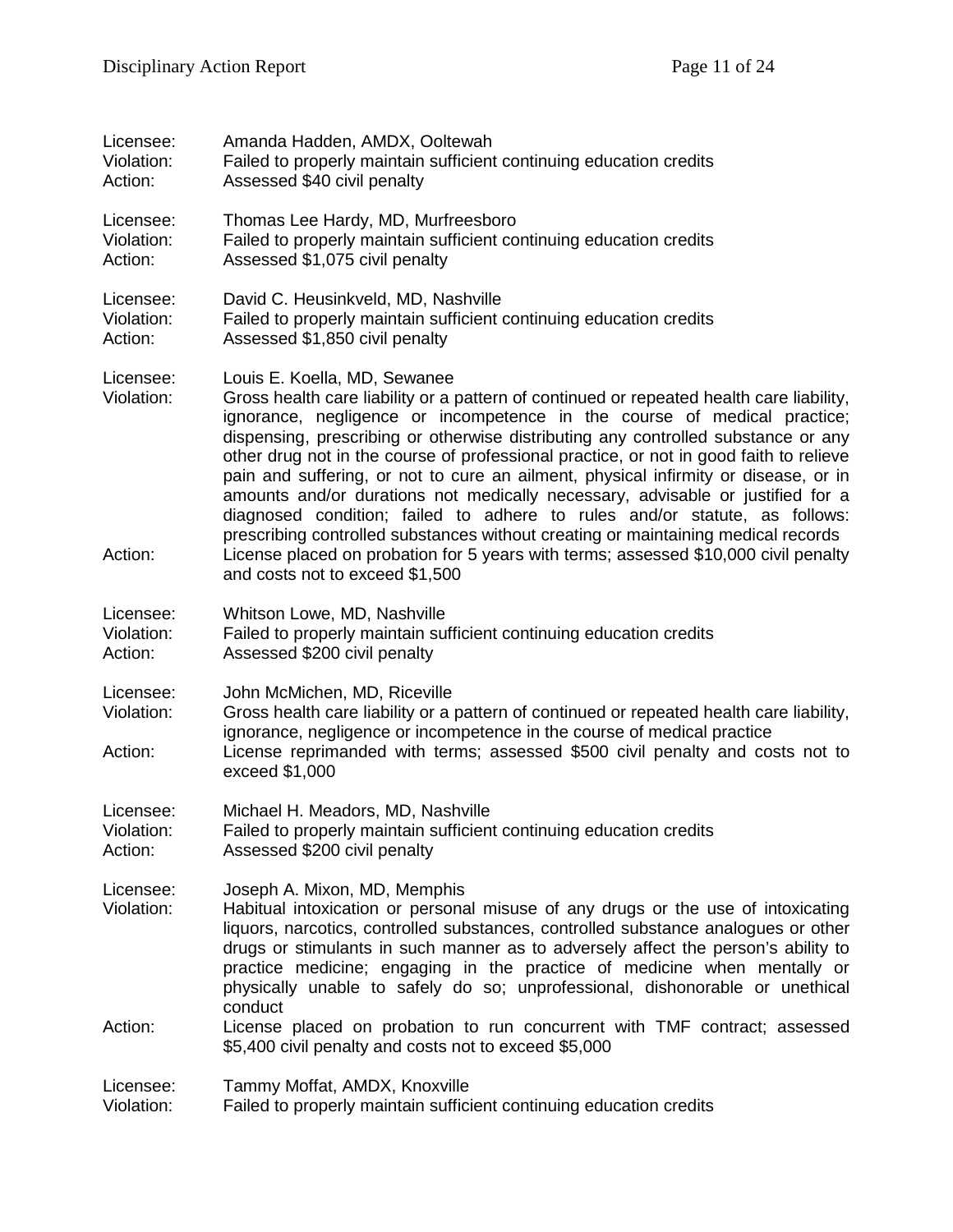| Action:                            | Assessed \$40 civil penalty                                                                                                                                                                                                                                                                                                                                                                                                                                                                                                                                                                                                                                                                                                                                                                                                                                                                                                                                                                                                                                                |
|------------------------------------|----------------------------------------------------------------------------------------------------------------------------------------------------------------------------------------------------------------------------------------------------------------------------------------------------------------------------------------------------------------------------------------------------------------------------------------------------------------------------------------------------------------------------------------------------------------------------------------------------------------------------------------------------------------------------------------------------------------------------------------------------------------------------------------------------------------------------------------------------------------------------------------------------------------------------------------------------------------------------------------------------------------------------------------------------------------------------|
| Licensee:                          | Kyle Broadbent Morgan, AMDX, Nashville                                                                                                                                                                                                                                                                                                                                                                                                                                                                                                                                                                                                                                                                                                                                                                                                                                                                                                                                                                                                                                     |
| Violation:                         | Failed to properly maintain sufficient continuing education credits                                                                                                                                                                                                                                                                                                                                                                                                                                                                                                                                                                                                                                                                                                                                                                                                                                                                                                                                                                                                        |
| Action:                            | Assessed \$40 civil penalty                                                                                                                                                                                                                                                                                                                                                                                                                                                                                                                                                                                                                                                                                                                                                                                                                                                                                                                                                                                                                                                |
| Licensee:                          | Matthew C. Nadaud, MD, Knoxville                                                                                                                                                                                                                                                                                                                                                                                                                                                                                                                                                                                                                                                                                                                                                                                                                                                                                                                                                                                                                                           |
| Violation:                         | Failed to properly maintain sufficient continuing education credits                                                                                                                                                                                                                                                                                                                                                                                                                                                                                                                                                                                                                                                                                                                                                                                                                                                                                                                                                                                                        |
| Action:                            | Assessed \$1,700 civil penalty                                                                                                                                                                                                                                                                                                                                                                                                                                                                                                                                                                                                                                                                                                                                                                                                                                                                                                                                                                                                                                             |
| Licensee:<br>Violation:<br>Action: | Rikki Pleasants, MD, Knoxville<br>Disciplinary action against a person licensed to practice medicine by another state<br>or territory of the United States for any acts or omissions that would constitute<br>grounds for discipline of a person licensed in this state<br>License reprimanded; assessed costs not to exceed \$1,000                                                                                                                                                                                                                                                                                                                                                                                                                                                                                                                                                                                                                                                                                                                                       |
| Licensee:<br>Violation:<br>Action: | Peter A. Reardon, MD, Greeneville<br>Gross health care liability or a pattern of continued or repeated health care liability,<br>ignorance, negligence or incompetence in the course of medical practice;<br>unprofessional dishonorable or unethical conduct; dispensing, prescribing or<br>otherwise distributing any controlled substance or any other drug not in the course<br>of professional practice, or not in good faith to relieve pain and suffering, or not to<br>cure an ailment, physical infirmity or disease, or in amounts and/or durations not<br>medically necessary, advisable or justified for a diagnosed condition; failed to<br>adhere to rules and/or statute, as follows: prescribing controlled substances<br>without creating or maintaining medical records; failed to adhere to Code of<br>Medical Ethics, as follows: sexual contact that occurs concurrent with the patient-<br>physician relationship constitutes sexual misconduct<br>License reprimanded with terms; assessed \$2,000 civil penalty and costs not to<br>exceed \$5,000 |
| Licensee:                          | Robert C. Stephenson, MD, Bells                                                                                                                                                                                                                                                                                                                                                                                                                                                                                                                                                                                                                                                                                                                                                                                                                                                                                                                                                                                                                                            |
| Violation:                         | Failed to properly maintain sufficient continuing education credits                                                                                                                                                                                                                                                                                                                                                                                                                                                                                                                                                                                                                                                                                                                                                                                                                                                                                                                                                                                                        |
| Action:                            | Assessed \$3,600 civil penalty                                                                                                                                                                                                                                                                                                                                                                                                                                                                                                                                                                                                                                                                                                                                                                                                                                                                                                                                                                                                                                             |
| Licensee:                          | Teresa Stewart, MDXL, Madison                                                                                                                                                                                                                                                                                                                                                                                                                                                                                                                                                                                                                                                                                                                                                                                                                                                                                                                                                                                                                                              |
| Violation:                         | Failed to properly maintain sufficient continuing education credits                                                                                                                                                                                                                                                                                                                                                                                                                                                                                                                                                                                                                                                                                                                                                                                                                                                                                                                                                                                                        |
| Action:                            | Assessed \$40 civil penalty                                                                                                                                                                                                                                                                                                                                                                                                                                                                                                                                                                                                                                                                                                                                                                                                                                                                                                                                                                                                                                                |
| Licensee:<br>Violation:            | David C. Tabor, MD, Crossville<br>Dispensing, prescribing or otherwise distributing any controlled substance or any<br>other drug not in the course of professional practice, or not in good faith to relieve<br>pain and suffering, or not to cure an ailment, physical infirmity or disease, or in<br>amounts and/or durations not medically necessary, advisable or justified for a<br>diagnosed condition; and dispensing, prescribing or otherwise distributing to any<br>person a controlled substance or other drug if such person is addicted to the habit<br>of controlled substances without making a bona fide effect to cure the habit of<br>such patient; failed to adhere to rules and/or statute, as follows: prescribing<br>controlled substances without creating or maintaining medical records; failed to<br>adhere to Code of Medical Ethics, as follows: physicians should not treat                                                                                                                                                                  |

themselves or members of their immediate families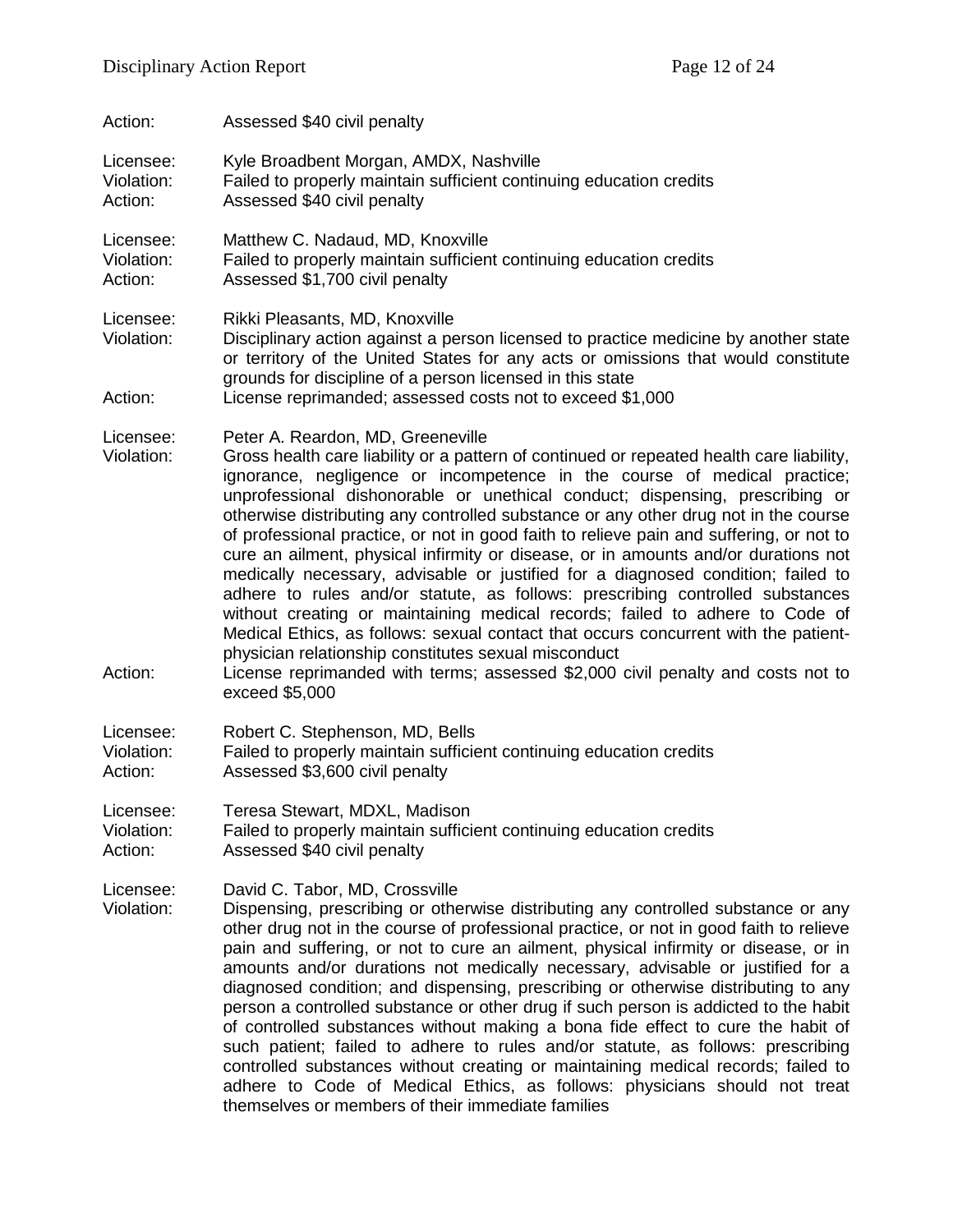| Action:                            | License placed on probation with terms; assessed costs not to exceed \$10,000                                                                                                                                                                                                                                                                                                                               |
|------------------------------------|-------------------------------------------------------------------------------------------------------------------------------------------------------------------------------------------------------------------------------------------------------------------------------------------------------------------------------------------------------------------------------------------------------------|
| Licensee:<br>Violation:            | Jaime Vasquez, MD, Nashville<br>Dispensing, prescribing or otherwise distributing any controlled substance or any<br>other drug not in the course of professional practice, or not in good faith to relieve<br>pain and suffering, or not to cure an ailment, physical infirmity or disease, or in<br>amounts and/or durations not medically necessary, advisable or justified for a<br>diagnosed condition |
| Action:                            | License reprimanded; assessed \$500 civil penalty and costs not to exceed \$1,000                                                                                                                                                                                                                                                                                                                           |
| Licensee:<br>Violation:            | Frank Darrell Wade, MD, Murfreesboro<br>Violation or attempted violation, directly or indirectly, or assisting in or abetting the<br>violation of, or conspiring to violate any provision of this chapter or, any lawful<br>order of the board issued pursuant thereto or any criminal statute of the state of<br><b>Tennessee</b>                                                                          |
| Action:                            | License reprimanded; assessed \$1,000 civil penalty and costs not to exceed<br>\$1,000                                                                                                                                                                                                                                                                                                                      |
| Licensee:<br>Violation:<br>Action: | Mellissa A. Williams, AMDX, Murfreesboro<br>Failed to properly maintain sufficient continuing education credits<br>Assessed \$40 civil penalty                                                                                                                                                                                                                                                              |
| Licensee:<br>Violation:<br>Action: | Stacey W. Willis, AMDX, Huntingdon<br>Failed to properly maintain sufficient continuing education credits<br>Assessed \$40 civil penalty                                                                                                                                                                                                                                                                    |

# **BOARD OF MEDICAL EXAMINERS' COMMITTEE ON POLYSOMNOGRAPHY**

| Licensee:  | Allen D. Hogue, PSGP, Halls                                  |
|------------|--------------------------------------------------------------|
| Violation: | Unlicensed practice                                          |
| Action:    | Assessed \$1,700 civil penalty                               |
| Licensee:  | Candace Meek, PSGP, Murfreesboro                             |
| Violation: | Unlicensed practice                                          |
| Action:    | Assessed \$1,700 civil penalty and costs not to exceed \$500 |

# **MEDICAL LABORATORY BOARD**

Licensee: Teresa Smith, LLP, Daphne<sup>\*</sup><br>Violation: Failed to pay student loan Violation: Failed to pay student loan<br>Action: License suspended License suspended

*\*Delayed Reporting by Board, License disciplined in August 2014*

#### **BOARD OF NURSING**

Licensee: Jennifer Bain, LPN, Maryville<br>Violation: Failed to pay student loan Failed to pay student loan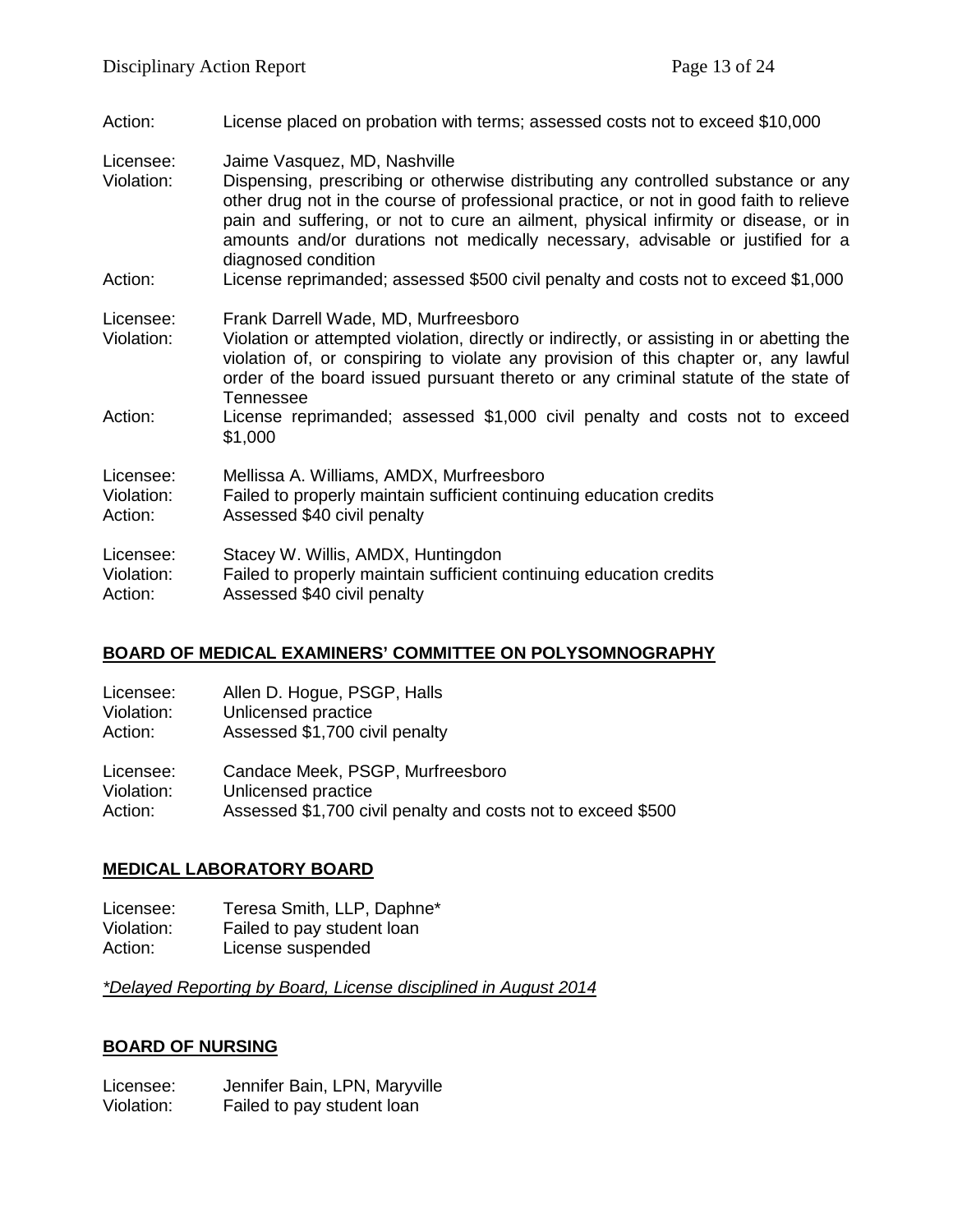| Action:                            | License suspended                                                                                                                                                                         |
|------------------------------------|-------------------------------------------------------------------------------------------------------------------------------------------------------------------------------------------|
| Licensee:                          | Chiquitta Ford, RN, Memphis                                                                                                                                                               |
| Violation:                         | Failed to pay student loan                                                                                                                                                                |
| Action:                            | License suspended                                                                                                                                                                         |
| Licensee:<br>Violation:<br>Action: | Penny Isham, RN, Lebanon*<br>Guilty of unprofessional conduct<br>Must enter into a monitoring agreement with Tennessee Professional Assistance<br>Program; assessed \$1,000 civil penalty |
| Licensee:                          | Tonya Palmer, RN, Sweetwater                                                                                                                                                              |
| Violation:                         | Failed to pay student loan                                                                                                                                                                |
| Action:                            | License suspended                                                                                                                                                                         |
| Licensee:                          | Rhonda Scott, LPN, Bridgeport                                                                                                                                                             |
| Violation:                         | Failed to pay student loan                                                                                                                                                                |
| Action:                            | License suspended                                                                                                                                                                         |
| Licensee:                          | Misty Sloan, RN, Soddy Daisy                                                                                                                                                              |
| Violation:                         | Failed to pay student loan                                                                                                                                                                |
| Action:                            | License suspended                                                                                                                                                                         |
| Licensee:                          | Brian Smith, RN, Hixson                                                                                                                                                                   |
| Violation:                         | Failed to pay student loan                                                                                                                                                                |
| Action:                            | License suspended                                                                                                                                                                         |
| Licensee:                          | Akia Young, RN, Knoxville                                                                                                                                                                 |
| Violation:                         | Failed to pay student loan                                                                                                                                                                |
| Action:                            | License suspended                                                                                                                                                                         |
|                                    |                                                                                                                                                                                           |

*\*Delayed reporting by Board, license disciplined February 2016*

# **BOARD OF OCCUPATIONAL THERAPY**

| Licensee:<br>Violation:<br>Action: | Whitney Brooke Adams, OTA, Metropolis, IL*<br>Failed to properly maintain sufficient continuing education credits<br>Assessed \$100 civil penalty and must complete (1) hour of Ethics and (1) hour of<br>TN Jurisprudence                                              |
|------------------------------------|-------------------------------------------------------------------------------------------------------------------------------------------------------------------------------------------------------------------------------------------------------------------------|
| Licensee:<br>Violation:<br>Action: | Kari Browning, OTA, Crossville<br>Failed to properly maintain sufficient continuing education credits<br>Assessed \$100 civil penalty and must complete (8) hours of continuing education<br>credits, which include (1) hour of Ethics and (1) hour of TN Jurisprudence |
| Licensee:<br>Violation:<br>Action: | Allison Collins, OTA, Corryton<br>Failed to properly maintain sufficient continuing education credits<br>Assessed \$100 civil penalty and must complete (3) hours of continuing education<br>credits, which include (1) hour of Ethics and (1) hour of TN Jurisprudence |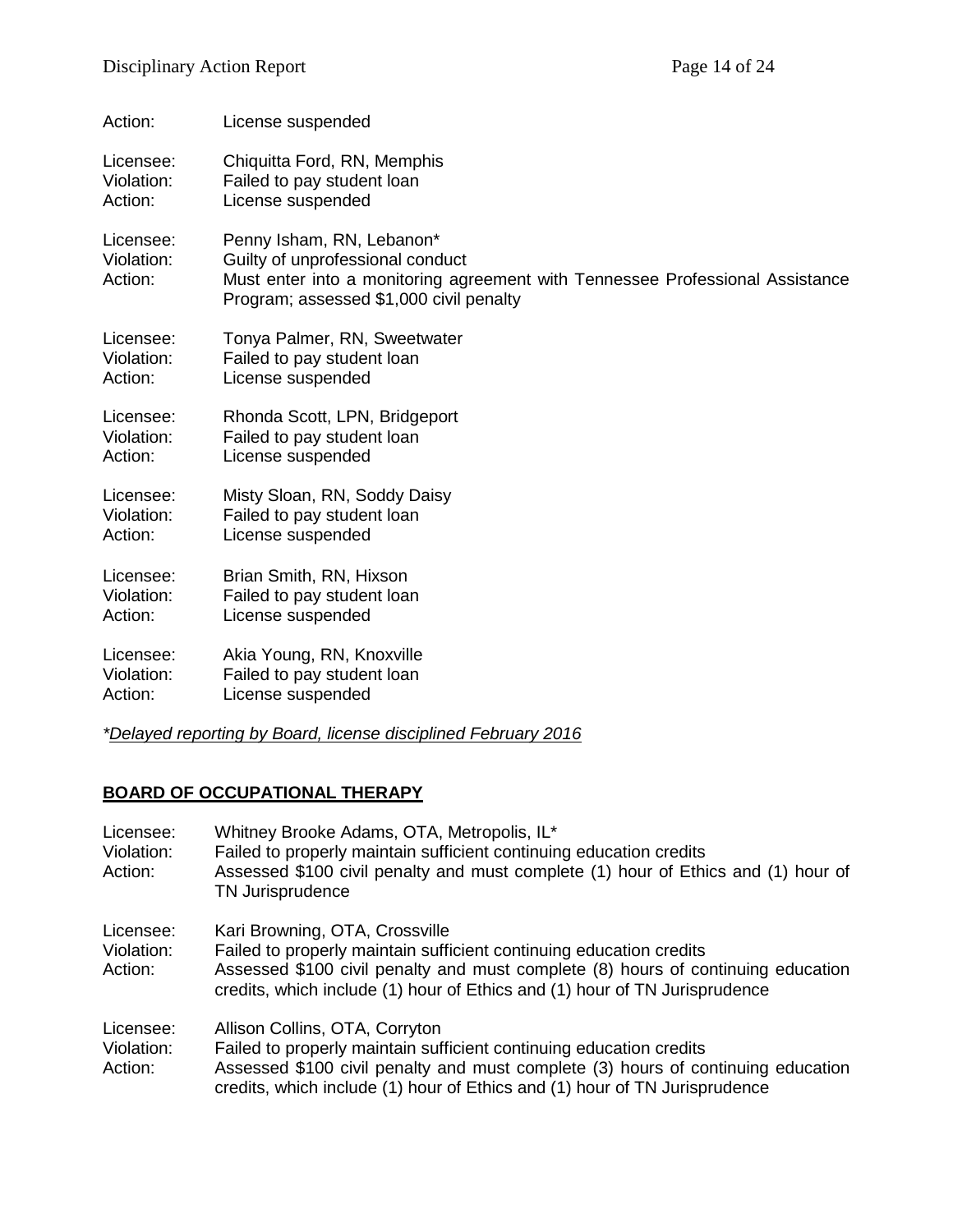| Licensee:<br>Violation:<br>Action: | Gacie L. Davis, OTA, Memphis*<br>Failed to properly maintain sufficient continuing education credits<br>Assessed \$100 civil penalty and must complete (1) hour of Ethics and (1) hour of<br><b>TN Jurisprudence</b>                                                                                                                                                                                                                                                                      |
|------------------------------------|-------------------------------------------------------------------------------------------------------------------------------------------------------------------------------------------------------------------------------------------------------------------------------------------------------------------------------------------------------------------------------------------------------------------------------------------------------------------------------------------|
| Licensee:<br>Violation:<br>Action: | William Hinson, OT, Jackson<br>Failed to properly maintain sufficient continuing education credits<br>Assessed \$100 civil penalty and must complete (21) hours of continuing education<br>credits, which include (1) hour of Ethics and (1) hour of TN Jurisprudence                                                                                                                                                                                                                     |
| Licensee:<br>Violation:<br>Action: | Leslie McCabe, OTA, Nashville*<br>Failed to properly maintain sufficient continuing education credits<br>Assessed \$100 civil penalty and must complete (1) hour of Ethics and (1) one hour<br>of TN Jurisprudence                                                                                                                                                                                                                                                                        |
| Licensee:<br>Violation:<br>Action: | Carrisa Seay, OT, Hartford<br>Failed to properly maintain sufficient continuing education credits<br>Assessed \$100 civil penalty and must complete (12) hours of continuing education<br>credits, which include (1) hour of Ethics and (1) hour of TN Jurisprudence                                                                                                                                                                                                                      |
| Licensee:<br>Violation:<br>Action: | Gail L. Setzer, OTA, Mountain Home<br>Failed to properly maintain sufficient continuing education credits; unprofessional,<br>dishonorable or unethical conduct; any other professional or unethical that may be<br>specified by the rules duly published and promulgated by the board or the violation<br>of any provision of this part; to wit: failed to report criminal conviction to the board<br>License placed on probation for 18 months with terms; assessed \$500 civil penalty |
| Licensee:                          | Keitha Scott, OT, Memphis                                                                                                                                                                                                                                                                                                                                                                                                                                                                 |
| Violation:<br>Action:              | Failed to properly maintain sufficient continuing education credits<br>Assessed \$100 civil penalty and must complete (1) hour of Ethics and (1) hour of<br>TN Jurisprudence                                                                                                                                                                                                                                                                                                              |
|                                    |                                                                                                                                                                                                                                                                                                                                                                                                                                                                                           |

*\*Delayed Reporting by Board, License disciplined in December 2015*

#### **BOARD OF OSTEOPATHIC EXAMINATION**

- Licensee: Matthew Martin Dougherty, DO, Knoxville<br>Violation: Unprofessional. dishonorable. or uneth
- Unprofessional, dishonorable, or unethical conduct; violation or attempted violation, directly or indirectly, assisting in or abetting the violation of, or conspiring to violate, any provisions of this chapter or any lawful order of the board issued pursuant thereto or any criminal statute of the state of Tennessee; making false statements or representations, being guilty of fraud or deceit in obtaining admission to practice or being guilty of fraud or deceit in the practice of medicine Action: License voluntarily surrendered

#### **BOARD OF PHARMACY**

Licensee: Kimberly Anderson, RT, Nashville Violation: Failed to pay student loan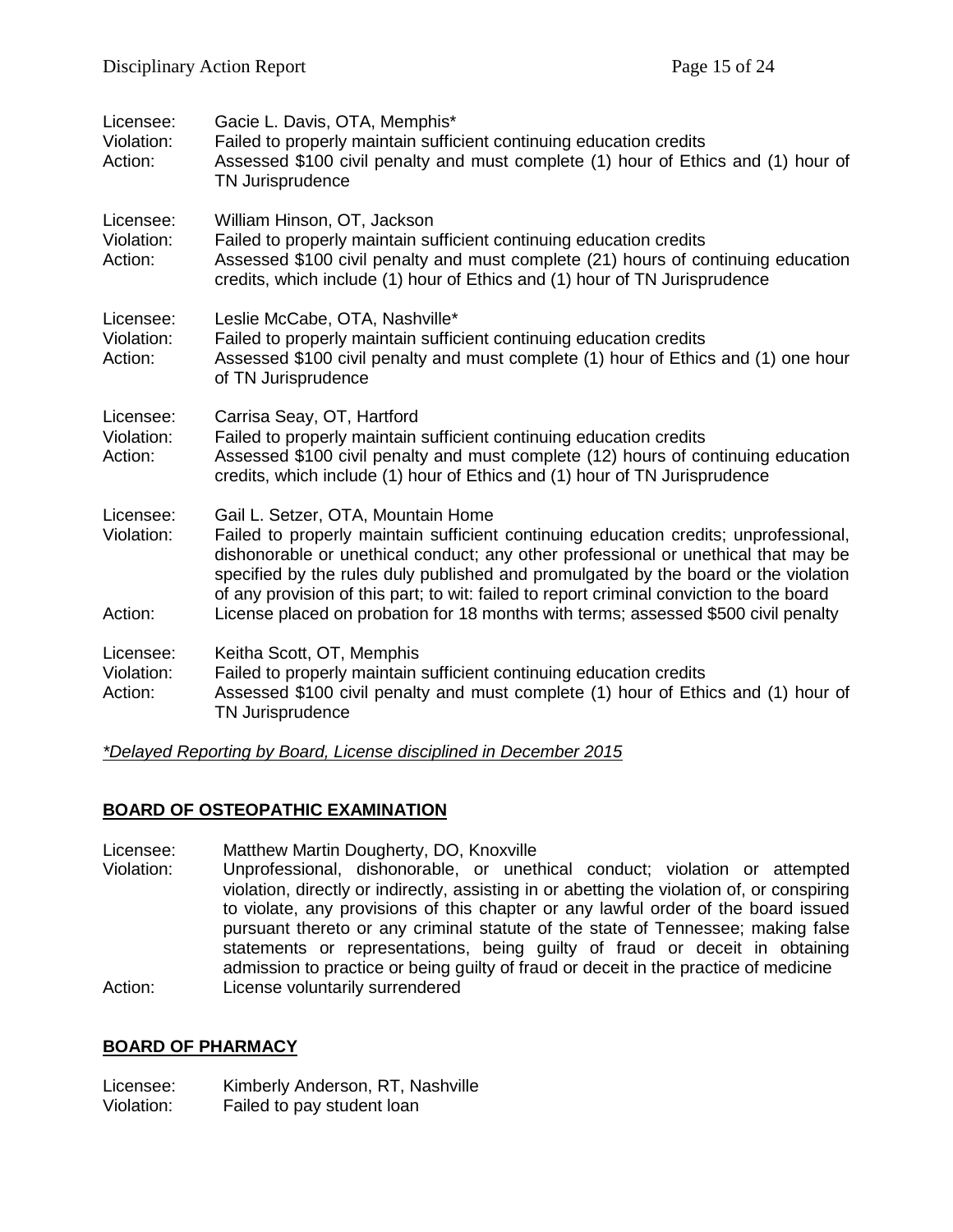Action: License suspended

Licensee: James S. Backers, DPh, Johnson City

- Violation: Failed to adhere to rules and/or statute regarding patient counseling, as follows: upon receipt of a medical or prescription order and following a review of the patient's record, a pharmacist shall personally counsel the patient or caregiver "face-to-face" if the patient or caregiver is present. If the patient or caregiver is not present, a pharmacist shall make a reasonable effort to counsel through alternative means; upon the receipt of a request for refill of a medical or prescription order, a pharmacist or person designated by the pharmacist shall offer for the pharmacist to personally counsel the patient or caregiver; failed to comply with a lawful order or duly promulgated rule of the Board
- Action: Assessed \$1,000 civil penalty
- Licensee: Amber Bleeck, RT, Maryville Violation: Failed to pay student loan

Action: License suspended

Licensee: Jamie M. Cofer, RT, Ten Mile

Violation: Failed to pay student loan

Action: License suspended

- Licensee: Paul Nathan Collins, DPh, Cookeville Been addicted to the use of alcohol, narcotics or other drugs; engaging in conduct prohibited or made unlawful by any of the provisions of parts 2-5 of this chapter or any other laws of the state or of the United States relating to drugs or to the practice of pharmacy; been guilty of dishonorable, immoral, unethical or unprofessional conduct; failed to adhere to rules and/or statute, as follows: removed legend drugs from pharmacy without authorization from a licensed prescriber
- Action: License revoked

Licensee: Tausha Marie Crane, RT, White Bluff Violation: Failed to pay student loan

Action: License suspended

#### Licensee: CVS Pharmacy #3963, Pharmacy, Chattanooga

- Violation: Failed to adhere to rules and/or statute regarding patient counseling, as follows: upon receipt of a medical or prescription order and following a review of the patient's record, a pharmacist shall personally counsel the patient or caregiver "face-to-face" if the patient or caregiver is present. If the patient or caregiver is not present, a pharmacist shall make a reasonable effort to counsel through alternative means; upon the receipt of a request for refill of a medical or prescription order, a pharmacist or person designated by the pharmacist shall offer for the pharmacist to personally counsel the patient or caregiver
- Action: Assessed \$1,000 civil penalty; assessed costs not to exceed \$500

Licensee: CVS Pharmacy #5636, Pharmacy, Johnson City

Violation: Failed to adhere to rules and/or statute regarding patient counseling, as follows: upon receipt of a medical or prescription order and following a review of the patient's record, a pharmacist shall personally counsel the patient or caregiver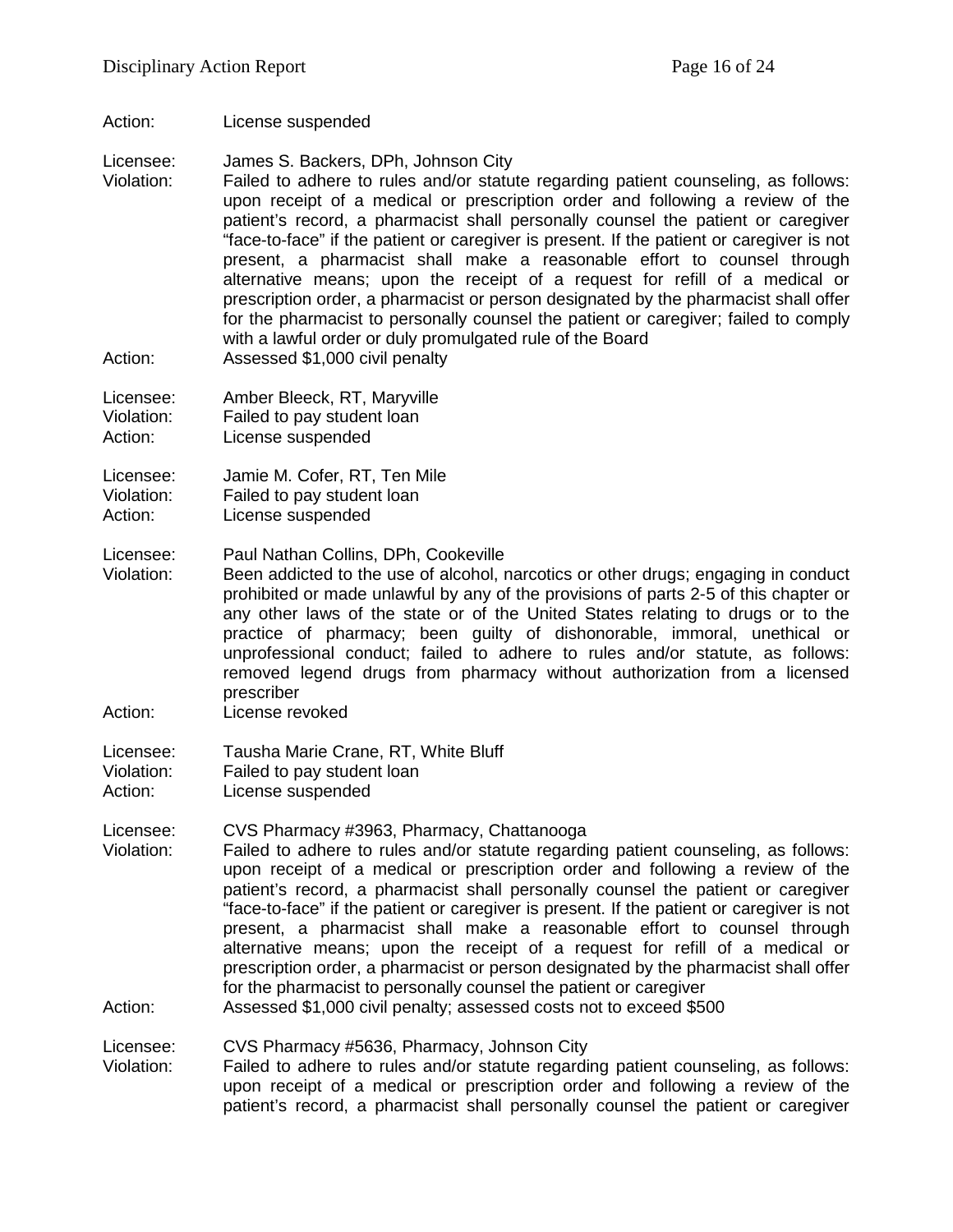"face-to-face" if the patient or caregiver is present. If the patient or caregiver is not present, a pharmacist shall make a reasonable effort to counsel through alternative means; upon the receipt of a request for refill of a medical or prescription order, a pharmacist or person designated by the pharmacist shall offer for the pharmacist to personally counsel the patient or caregiver; failed to comply with a lawful order or duly promulgated rule of the Board Action: Assessed \$1,000 civil penalty

Licensee: Chantelle L. Davis, RT, Franklin<br>Violation: Engaging in conduct prohibited of Engaging in conduct prohibited or made unlawful by any of the provisions of parts 2-5 of this chapter or any other laws of the state or of the United States relating to drugs or to the practice of pharmacy; been guilty of dishonorable, immoral, unethical or unprofessional conduct; failed to adhere to rules and/or statute, as follows: removed legend drugs from pharmacy without authorization from a licensed prescriber

Action: Registration revoked

Licensee: Kimberly L. DeMontigny, RT, Dickson Violation: Failed to pay student loan

Action: Licenses suspended

Licensee: William G. Foster, RT, Gallatin

Violation: Failed to pay student loan<br>Action: Licenses suspended

Licenses suspended

Licensee: Megan Inman, RT, Sweetwater

Violation: Engaging in conduct prohibited or made unlawful by any of the provisions of parts 2-5 of this chapter or any other laws of the state or of the United States relating to drugs or to the practice of pharmacy; been guilty of dishonorable, immoral, unethical or unprofessional conduct; failed to adhere to rules and/or statute, as follows: removed legend drugs from pharmacy without authorization from a licensed prescriber

Action: Registration revoked; assessed costs not to exceed \$10,000

Licensee: Marshall Jones, Jr., DPh, Eads

Violation: Engaged in conduct prohibited or made unlawful by any of the provisions of parts 2-5 of this chapter or any other laws of the state or of the United States relating to drugs or to the practice of pharmacy; been guilty of dishonorable, immoral, unethical or unprofessional conduct; failed to adhere to rules and/or statute regarding supervision; "Pharmacist in Charge" means the supervisory pharmacist who has the authority and responsibility for compliance with the laws and rules pertaining to the practice of pharmacy at the practice site of the pharmacist-incharge; all sterile products shall be prepared in compliance with applicable USP standards for pharmaceutical compounding

Action: License placed on probation for 3 years with terms

Licensee: Crystal Dawn Oliver, RT, Martin<br>Violation: Failed to pay student loan

Failed to pay student loan

Action: Licenses suspended

Licensee: William E. Pack, DPh, Rogersville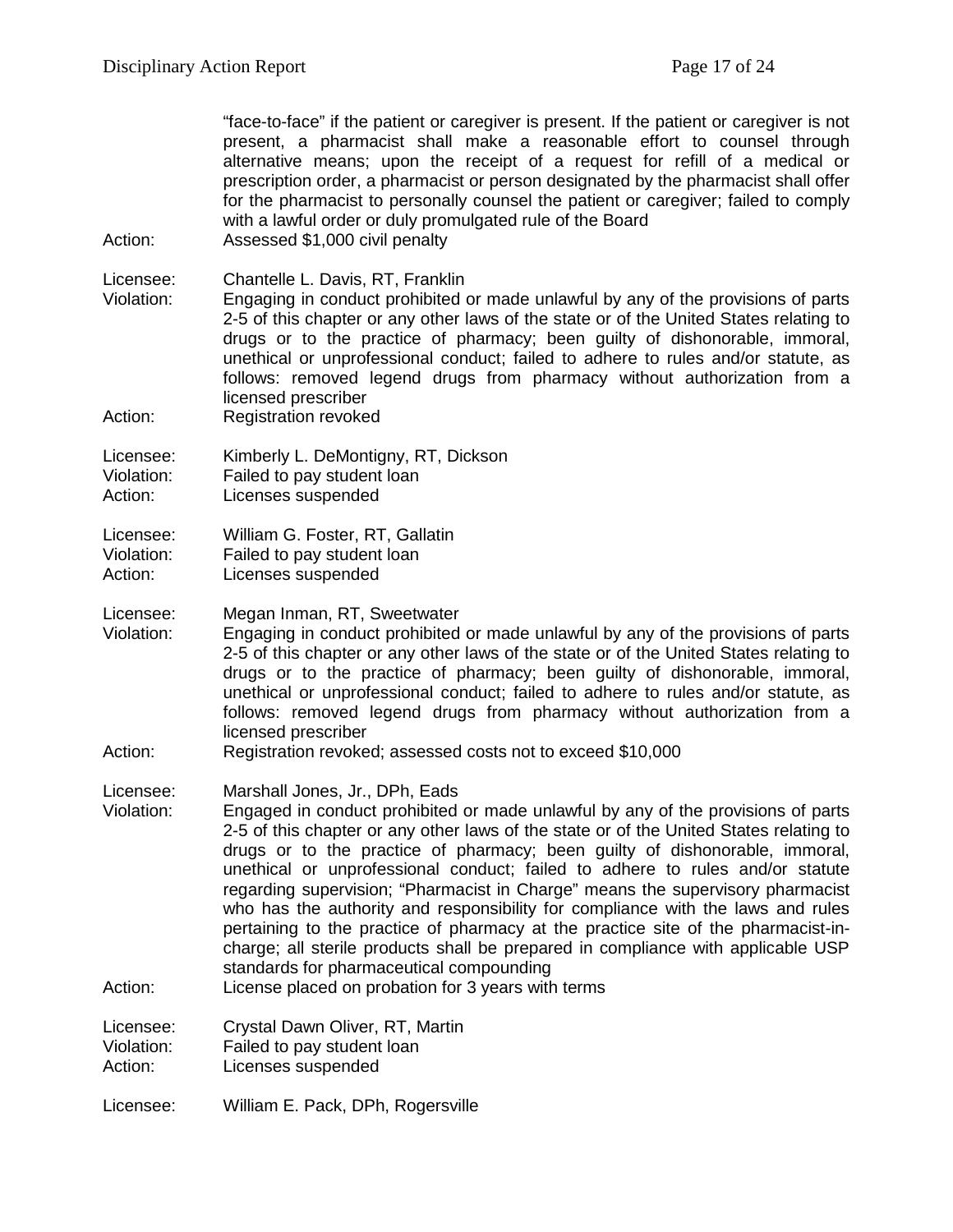Violation: Failed to comply with a lawful order or duly promulgated rule of the Board; failed to adhere to rules and/or statute, as follows: failed to have pharmacy technicians properly registered with the Board Action: Assessed \$900 civil penalty Licensee: Belinda Arlene Perry, RT, Lafollette Violation: Failed to pay student loan Action: License suspended Licensee: Gina L. Price, RT, Memphis<br>Violation: Failed to pay student loan Failed to pay student loan Action: License suspended Licensee: Rachel Florence Raines, RT, Jefferson City Violation: Engaging in conduct prohibited or made unlawful by any of the provisions of parts 2-5 of this chapter or any other laws of the state or of the United States relating to drugs or to the practice of pharmacy; been guilty of dishonorable, immoral, unethical or unprofessional conduct; failed to adhere to rules and/or statute, as follows: removed legend drugs from pharmacy without authorization from a licensed prescriber Action: Registration revoked Licensee: Robert J. Safford, DPh, Hendersonville<br>Violation: Been addicted to the use of alcohol Been addicted to the use of alcohol, narcotics or other drugs; exhibited an incapacity of a nature that prevents a pharmacist from engaging in the practice of pharmacy with reasonable skill, confidence and safety to the public; been guilty of dishonorable, immoral, unethical or unprofessional conduct Action: License voluntarily surrendered Licensee: Smyrna Pharmacy & Wellness #5067, Smyrna Violation: Failed to adhere to rules and/or statute, as follows: only pharmacists practicing at the pharmacy and pharmacist authorized by the pharmacist in charge shall be in procession of any keys or other access devices; failed to destroy outdated prescription drugs; engaging in conduct prohibited or made unlawful by any of the provisions of parts 2-5 of this chapter or any other laws of the state or of the United States relating to drugs or to the practice of pharmacy; been guilty of dishonorable, immoral, unethical or unprofessional conduct Action: License reprimanded with additional terms; assessed \$250 civil penalty for outdated drugs; assessed \$1,000 civil penalty for failure to maintain accurate records related to the BUD of compounded products; assessed \$200 civil penalty for key violation Licensee: Super Discount Drugs #4417, LLC, Livingston Violation: Engaging in conduct prohibited or made unlawful by any of the provisions of parts 2-5 of this chapter or any other laws of the state or of the United States relating to drugs or to the practice of pharmacy; been guilty of dishonorable, immoral, unethical or unprofessional conduct; failed to adhere to rules and/or statute, as follows: failed to immediately destroy all outdated, defective, or deteriorated prescription drugs and devices and related materials Action: License placed on probation for 2 years with terms; assessed \$940 civil penalty; provide proof to the Board that all pharmacists employed have completed an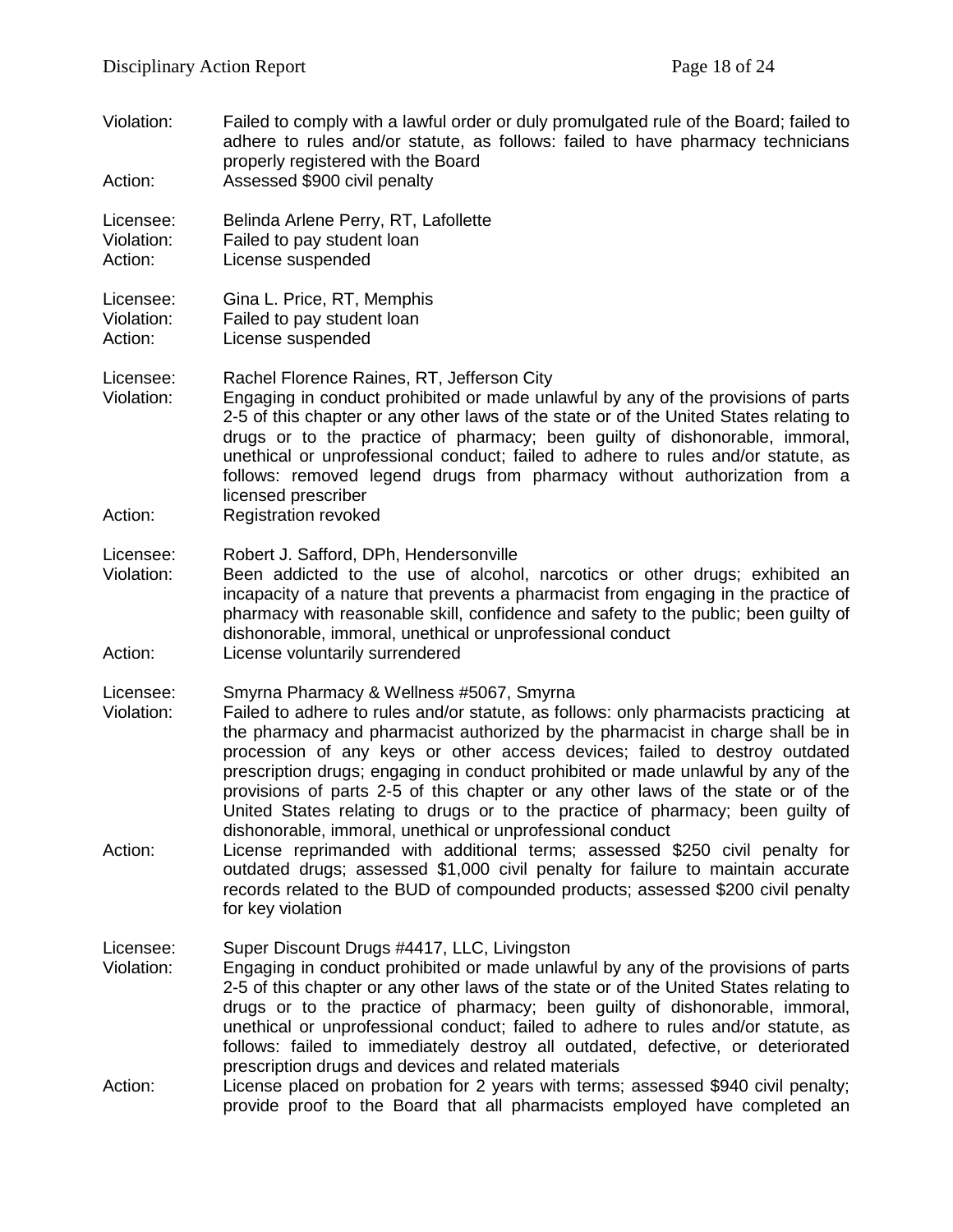additional 6 hours of continuing education related to pharmacy law

Licensee: Amber M. Thomas, RT, Colorado Springs, CO Violation: Failed to pay student loan

Action: License suspended

Licensee: Elizabeth D. Braden-Wilhoit, RT, Jacksboro

Violation: Engaging in conduct prohibited or made unlawful by any of the provisions of parts 2-5 of this chapter or any other laws of the state or of the United States relating to drugs or to the practice of pharmacy; been guilty of dishonorable, immoral, unethical or unprofessional conduct; failed to adhere to rules and/or statute, as follows: stole legend drugs from pharmacy without authorization from a licensed prescriber

Action: Registration revoked

#### **BOARD OF PHYSICAL THERAPY**

Licensee: Bobbie J. Bowling, PTA, Jackson

- Violation: Conviction of a felony or any offense involving moral turpitude in the courts of this state or any other state, territory or country; a violation or attempted violation, directly or indirectly, or assisting in or abetting the violation of or conspiring to violate any provisions of this chapter or any lawful order of the board issued pursuant thereto or any criminal statute of the state of Tennessee; failed to adhere to rules and/or statute, as follows: knowingly and with unlawful intent take, send or otherwise cause to be taken into any penal institution where prisoners are quartered or under custodial supervision any weapons, ammunition, explosives, intoxicants, legend drugs, or controlled substances or controlled substances analogues found in chapter 17, part 4 of this chapter; the offense of conspiracy is committed if two (2) or more people, each having the culpable mental state required for the offense that is the object of the conspiracy, and each acting for the purpose of promoting or facilitating commission of an offense, agree that one (1) or more of them will engage in conduct that constitutes the offense
- Action: License suspended with terms
- Licensee: Melissa Nichelle Dygulski, PT, Nashville\* Violation: Practiced on lapsed license
- Action: Assessed \$500 civil penalty
- Licensee: Janice L. Gibbons, PTA, Morristown Violation: Failing to adhere to standards of ethics of the physical therapy profession; to wit: inappropriate relationship with patient
- Action: License placed on probation for 2 years with terms

Licensee: Gina M. Granstaff, PTA, Lebanon

- Violation: Practicing physical therapy in violation of the provisions of this chapter or any rule or written order adopted by the board; failing to adhere to standards of ethics of the physical therapy profession; failed to adhere to rules and/or statute, as follows: practiced on expired license
- Action: Assessed \$3,600 civil penalty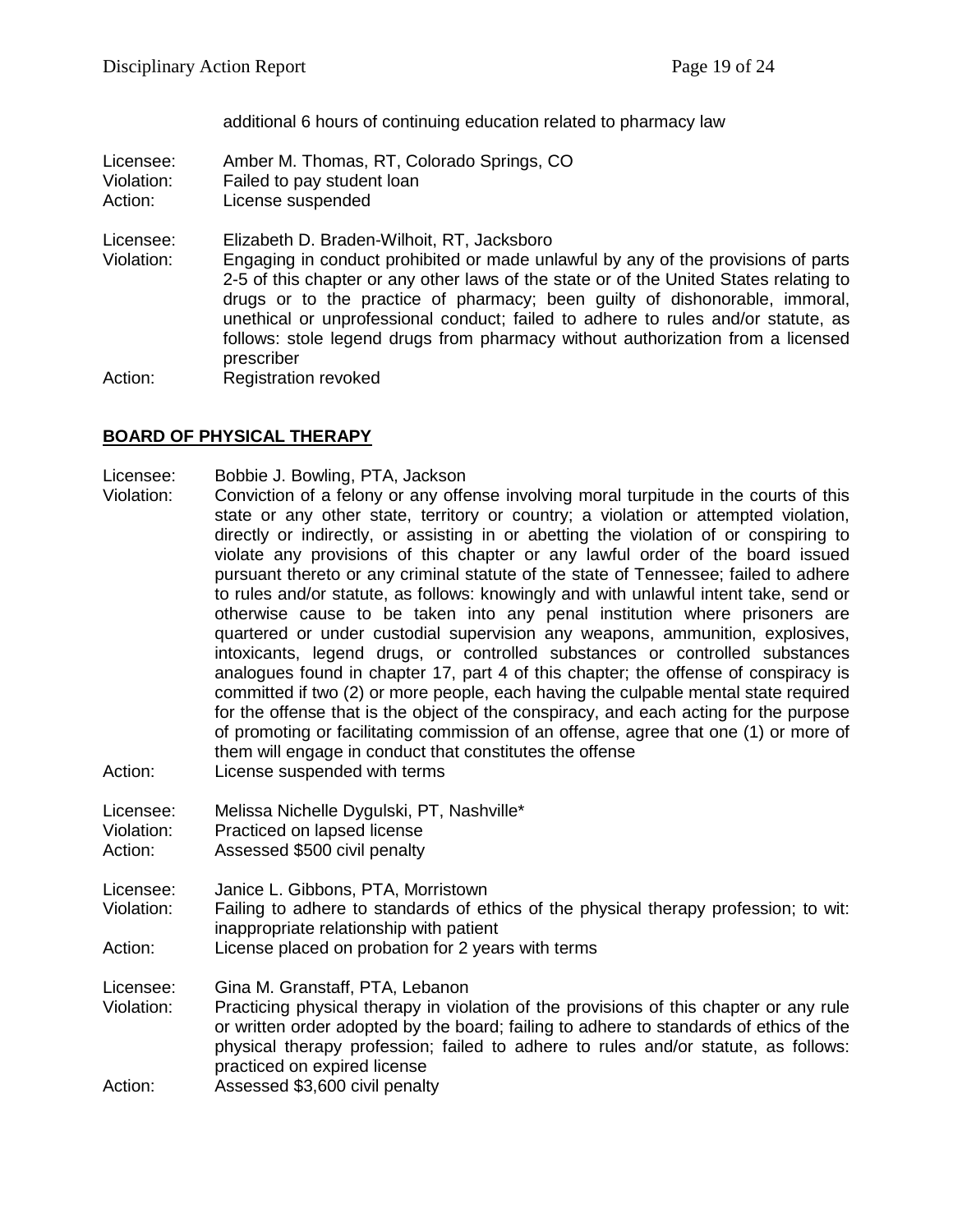Licensee: Sandra Pollock, PT, Knoxville<br>Violation: Fogganing in the performance

- Engaging in the performance of substandard care by a physical therapist due to ignorance, incompetence or a deliberate or negligent act or failure to act, regardless of whether actual injury to the patient is established; failing to maintain adequate records that contain a minimum of an evaluation of objective finding, a physical therapy treatment diagnosis, the plan of care including desired outcomes, the treatment record, a discharge plan including results of intervention and sufficient information to identify the patient
- Action: License placed on probation for 36 months with terms

*\*Delayed Reporting by Board, License disciplined in November 2015*

# **BOARD OF PODIATRIC MEDICAL EXAMINERS**

- Licensee: Christopher W. Alexander, Prosthetist, Kingsport
- Violation: Immoral, unethical, unprofessional or dishonorable conduct; violation or attempted violation, directly or indirectly, or assisting in or abetting the violation of, or conspiring to violate, any provision of this chapter or any lawful order of the board issued pursuant thereto, or any criminal statute of the state of Tennessee; being a party to or aiding and abetting the violation of these regulations or the laws of the State of Tennessee regulating the practice of podiatry

Action: License voluntarily surrendered; assessed costs not to exceed \$1,000

# **BOARD OF PSYCHOLOGY**

Licensee: Tammy L. Dukewich, PhD, Mount Juliet

- Violation: Unprofessional dishonorable, or unethical conduct, to wit: failed to complete required number of continuing education credits; making false statements or representations, being guilty of fraud or deceit in obtaining admission to practice or being guilty of fraud or deceit in the course of professional practice
- Action: License reprimanded with terms; assessed \$200 civil penalty and costs not to exceed \$3,000

# **BOARD OF RESPIRATORY CARE**

Licensee: Andrea McGhee, LCRT, Collierville

- Violation: Failed to pay student loan
- Action: License suspended

Licensee: Crystal S. Shoemaker, LRRT, Russellville Violation: Failed to pay student loan Action: License suspended

# **BOARD OF VETERINARY MEDICAL EXAMINERS**

Licensee: Jennifer Armstrong, DVM, Knoxville Violation: Failed to pay student loan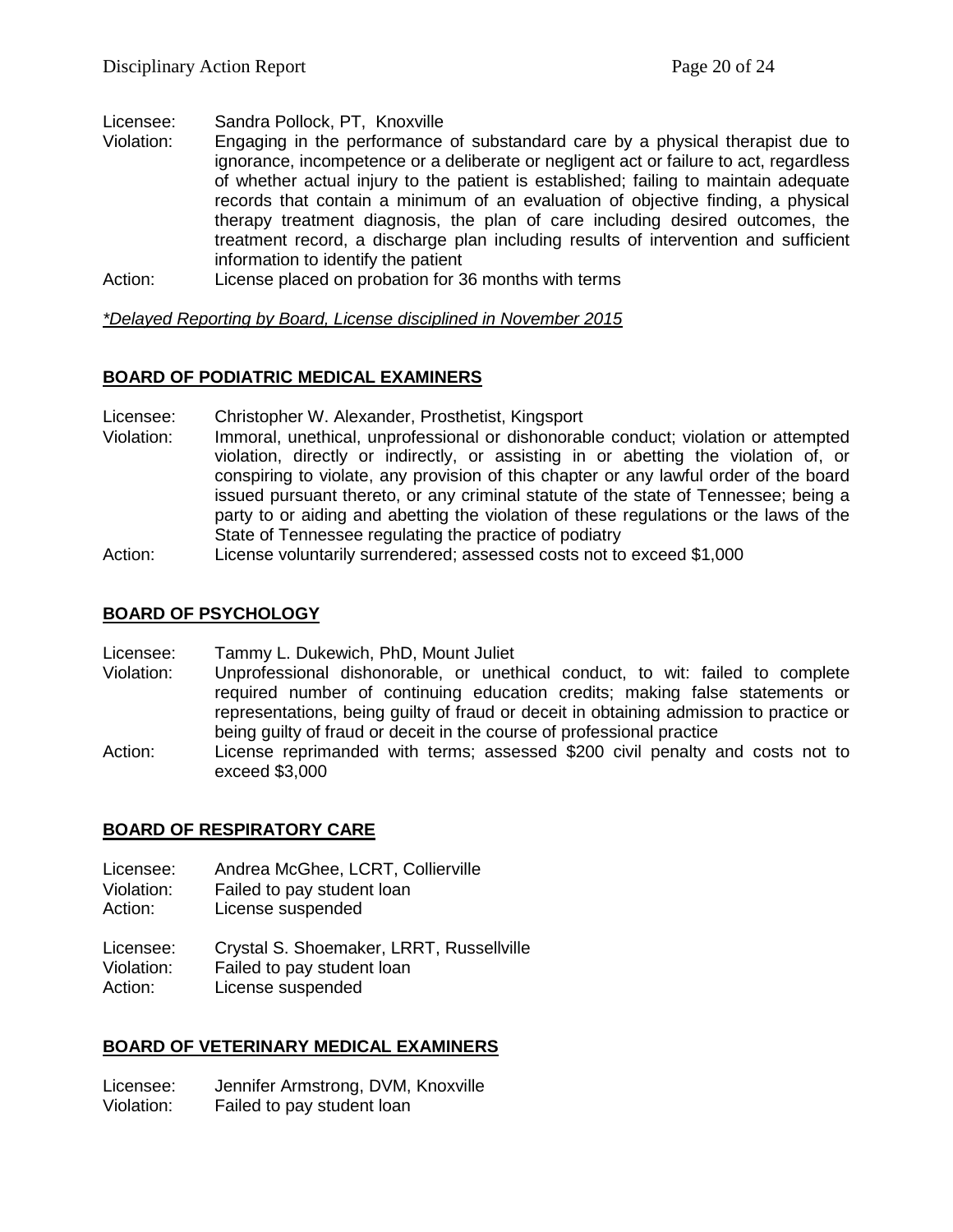Action: License suspended

#### **DIVISION OF EMERGENCY MEDICAL SERVICES**

Licensee: Madison Nichole Bice, EMT-P, Grayville<br>Violation: Violation or attempted violation or ass Violation: Violation or attempted violation or assisting in or abetting the violation of or conspiring to violate any of the following; any provision of this part; unethical practices and conduct Action: License reprimanded with terms

Licensee: Richard A. Dorothy, AEMT, Unicoi

Violation: Failed to pay student loan Action: License suspended

Licensee: Bryan L. Englebert, EMT-P, Walnut, MS

Violation: Violated or attempted violation of any criminal statute involving moral turpitude or that reflects on the person's ability to fulfill such person's responsibilities under the EMS act; exercising influence within an emergency medical services relationship for the purposes of engaging a patient in any sexual activity, or indecently exposing oneself to a patient; violation in another state for acts that would constitute grounds for discipline of a person licensed to practice in Tennessee Action: License Summarily Suspended

Licensee: Mary C. Enyeart, EMT-IV, McEwen

- Violation: Violation or attempted violation or assisting in or abetting the violation of or conspiring to violate any of the following; any provision of this part; any rule or regulation of the board; any criminal statute of any state or Canadian province, or of the United States or Canada which involves moral turpitude or reflects upon the person's ability to fulfill such person's responsibilities under this part; making false statements or representation, being guilty of fraud or deceit in obtaining authorization; unethical practices and conduct
- Action: License revoked

Licensee: Kristin N. Joyner, AEMT, Chuckey

- Violation: Violation or attempted violation or assisting in or abetting the violation of or conspiring to violate any of the following; any provision of this part; any rule or regulation of the board; habitual intoxication or personal misuse of any drugs or the use of intoxicating liquors, narcotics, controlled substances, controlled substance analogues or other drugs or stimulants in such manner as to adversely affect the delivery, performance or activities in the care of patients requiring medical care
- Action: License suspended with terms

Licensee: Carrie Lynn Lucas, AEMT, Pulaski

Violation: Violation or attempted violation or assisting in or abetting the violation of or conspiring to violate any of the following; any provision of this part; any rule or regulation of the board; any criminal statute of any state or Canadian province, or of the United States or Canada which involves moral turpitude or reflects upon the person's ability to fulfill such person's responsibilities under this part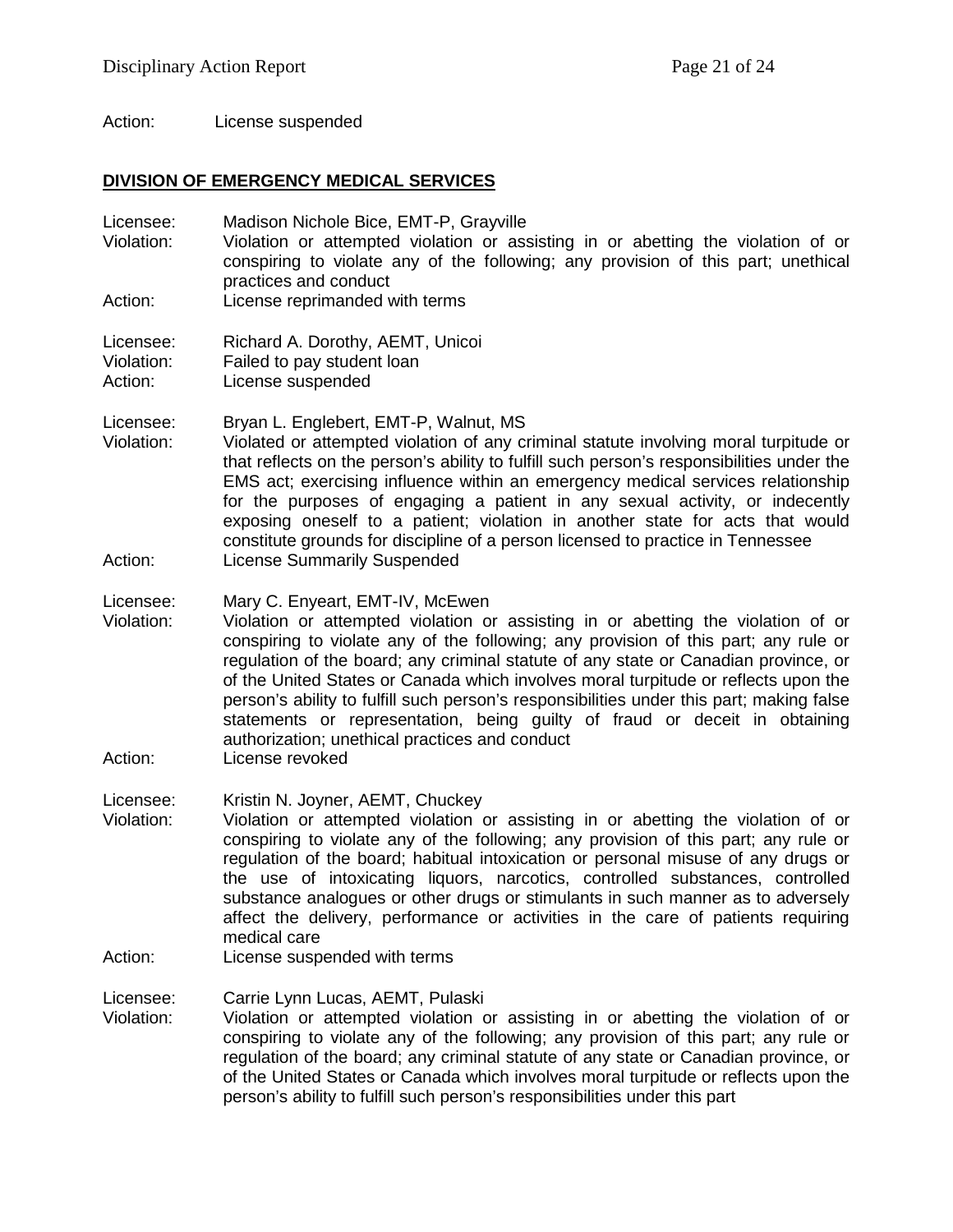Action: License revoked

Licensee: Tonya A. Lauer, EMT-IV, Hixson Violation: Failed to pay student loan Action: License suspended

Licensee: Landon James Maness, EMT-IV, Memphis Violation: Violation or attempted violation or assisting in or abetting the violation of or conspiring to violate any of the following; any provision of this part; any rule or regulation of the board; abandoning or neglecting a patient requiring emergency care, following assumption of duty

Action: License voluntarily surrendered

Licensee: Stacy Kaleena McKenzie, EMT-P, Lavergne<br>Violation: Violation or attempted violation or assistir

- Violation or attempted violation or assisting in or abetting the violation of or conspiring to violate any of the following; any provision of this part; Performing or attempting emergency care techniques or procedures without proper permission, license, certification, training, medical direction, or otherwise engaging in unethical practices or conduct; accepting and performing, or attempting to perform, professional responsibilities which the licensee knows, or has reason to know, he is not competent to perform
- Action: License placed on probation for 1 year with terms

Licensee: Billy G. Ray, EMT-P, Sparta<br>Violation: Violation or attempted viola

- Violation: Violation or attempted violation or assisting in or abetting the violation of or conspiring to violate any of the following; any provision of this part; any rule or regulation of the board; any criminal statute of any state or Canadian province, or of the United States or Canada which involves moral turpitude or reflects upon the person's ability to fulfill such person's responsibilities under this part Action: License voluntarily surrendered
- 

Licensee: Rhett S. Rhemann, EMT-P, Clarksville

Violation: Violation or attempted violation or assisting in or abetting the violation of or conspiring to violate any of the following; any provision of this part; any rule or regulation of the board; any criminal statute of any state or Canadian province, or of the United States or Canada which involves moral turpitude or reflects upon the person's ability to fulfill such person's responsibilities under this part Action: License suspended with terms

Licensee: Joshua J. Stiles, EMT-IV, Mcdonald<br>Violation: Violation or attempted violation or

Violation: Violation or attempted violation or assisting in or abetting the violation of or conspiring to violate any of the following; any provision of this part; any rule or regulation of the board; any criminal statute of any state or Canadian province, or of the United States or Canada which involves moral turpitude or reflects upon the person's ability to fulfill such person's responsibilities under this part Action: License voluntarily surrendered

Licensee: Michele E. Thompson, EMT-P, Columbia Violation: Failed to pay student loan Action: License suspended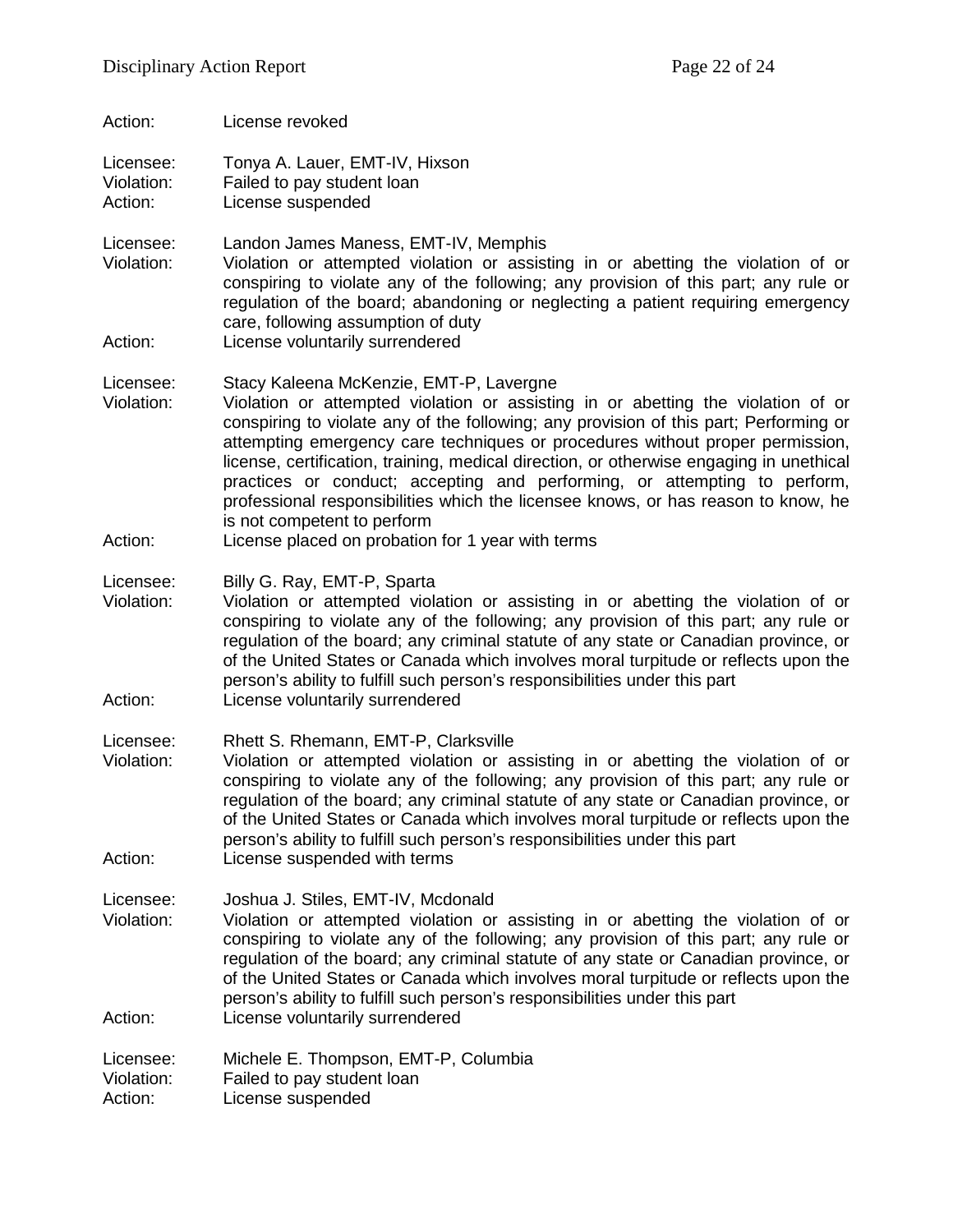# Licensee: Thomas Berek Whiteaker, EMT-IV, Lebanon<br>Violation: Violation or attempted violation or assistin

Violation or attempted violation or assisting in or abetting the violation of or conspiring to violate any of the following; any provision of this part; any rule or regulation of the board; habitual intoxication or personal misuse of any drugs or the use of intoxicating liquors, narcotics, controlled substances, controlled substance analogues or other drugs or stimulants in such manner as to adversely affect the delivery, performance or activities in the care of patients requiring medical care

Action: License suspended with terms

#### **ABUSE REGISTRY**

| Name:       | <b>Tiffany Anderson</b>     |
|-------------|-----------------------------|
| Abuse:      | Physical                    |
| Profession: | <b>Direct Support Staff</b> |
| Name:       | <b>Rachael Bates</b>        |
| Abuse:      | Physical                    |
| Profession: | <b>Direct Support Staff</b> |
| Name:       | Lynn Brown                  |
| Abuse:      | Physical                    |
| Profession: | <b>Direct Support Staff</b> |
| Name:       | Thomas Edward Brown Jr.     |
| Abuse:      | Physical/Neglect            |
| Profession: | <b>Direct Support Staff</b> |
| Name:       | <b>Antwoin Carter</b>       |
| Abuse:      | Physical/Neglect            |
| Profession: | <b>Direct Support Staff</b> |
| Name:       | <b>Andra Cleaves</b>        |
| Abuse:      | Physical/Neglect            |
| Profession: | <b>Direct Support Staff</b> |
| Name:       | <b>Kelly Renee Doss</b>     |
| Abuse:      | Exploitation                |
| Profession: | Caregiver                   |
| Name:       | Christy Lynn Flynt          |
| Abuse:      | Theft/Misappropriation      |
| Profession: | CNA(revoked)                |
| Name:       | LaQushia Grigsby            |
| Abuse:      | Theft/Misappropriation      |
| Profession: | <b>Residential Tech</b>     |
| Name:       | Constance Jackson           |